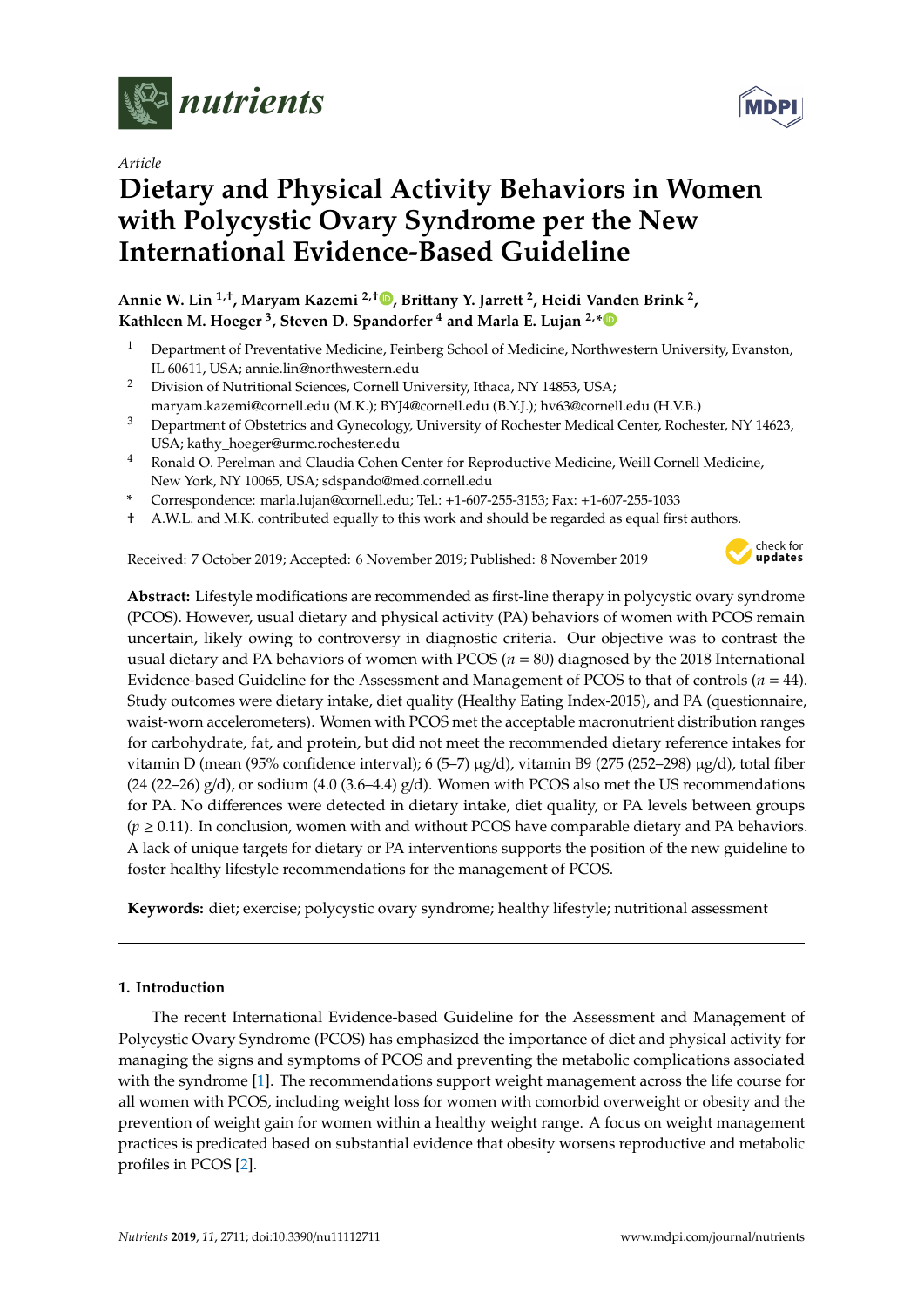Up to 80% of women with PCOS present with overweight or obesity [\[3](#page-10-2)[–5\]](#page-11-0). Although preliminary evidence suggests that women with PCOS are more susceptible to weight gain [\[6\]](#page-11-1), controversy exists on whether dietary and physical activity behaviors contribute to the development of PCOS [\[4,](#page-10-3)[6\]](#page-11-1). Poor diet has been associated with individual PCOS features, such as hyperandrogenemia and polycystic ovaries [\[7–](#page-11-2)[11\]](#page-11-3), as well as self-reported infertility [\[12–](#page-11-4)[16\]](#page-11-5). However, whether women with PCOS consume poorer diets and/or participate in shorter intervals of physical activity, which could contribute to a propensity for weight gain, in this clinical population remain unclear [\[17\]](#page-11-6). The possibility of excessive energy intake in women with PCOS is controversial. Some studies have reported similar energy intake and physical activity between women with and without PCOS [\[15,](#page-11-7)[18](#page-11-8)[–20\]](#page-11-9), while others have identified a positive energy balance in women with PCOS, secondary to excessive caloric intake and sedentary lifestyle behaviors [\[10,](#page-11-10)[13,](#page-11-11)[21](#page-11-12)[,22\]](#page-11-13). Improved diet quality has also been observed in women with PCOS, albeit in conjunction with increased energy intake and longer sitting intervals [\[14\]](#page-11-14). However, all [\[12](#page-11-4)[,13](#page-11-11)[,15](#page-11-7)[,19\]](#page-11-15) but one study [\[14\]](#page-11-14) have identified no differences in sedentary behaviors or physical activity between women with and without PCOS. Collectively, little can be concluded regarding the existence of unique diet and physical activity targets for intervention in women with PCOS.

The mixed evidence regarding usual dietary and physical activity behaviors in women with PCOS may stem, in part, from variability across studies in the criteria used to identify the syndrome [\[9\]](#page-11-16). Studies of lifestyle behaviors in the United States [\[15](#page-11-7)[,18\]](#page-11-8) have used the National Institutes of Health (NIH) criteria, which do not consider polycystic ovarian morphology as a diagnostic feature. Such an approach narrows the phenotypic spectrum of PCOS and, therefore, limits the comparability and generalizability of any findings [\[23\]](#page-12-0). A dependence on self-reported histories of PCOS and differences in demographics across studies has added further variability to the evidence. Recently, the International Evidence-based Guideline for the Assessment and Management of PCOS recommended the assessment of ovarian morphology, hyperandrogenism, and oligo-amenorrhea for the clinical diagnosis of PCOS. In addition to variability in diagnostic definitions, technical challenges related to the reliable assessment of androgen status [\[24\]](#page-12-1), ovarian morphology [\[25\]](#page-12-2), and lifestyle behaviors [\[9\]](#page-11-16) have also contributed to the conflicting data. In the case of the lifestyle measures, previous studies have used a variety of instruments to collect dietary (e.g., food records, recalls, questionnaires) and physical activity information (e.g., questionnaires, interviews). Notably, physical activity data have mainly been based on self-report, which can be biased by the recall period or social desirability [\[26\]](#page-12-3). Objective tools to measure physical activity (e.g., accelerometer and pedometer) have rarely been implemented in PCOS research [\[27–](#page-12-4)[29\]](#page-12-5) but could help to clarify the magnitude of sedentary lifestyle behaviors in women with PCOS [\[9\]](#page-11-16).

To our knowledge, no effort has been made to evaluate the lifestyle behaviors of women with PCOS using the updated diagnostic criteria supported by the 2018 evidence-based guideline. This evaluation is particularly important as the recent guideline concluded there is no or limited evidence to support a specific dietary or physical activity regimen to improve health outcomes in women with PCOS [\[1\]](#page-10-0). Tailored lifestyle modifications that account for existing dietary intake and physical activity levels may be critical for the successful adoption and sustainability of lifestyle changes in this clinical population. To address this knowledge gap, we investigated the usual dietary intake, diet quality, and physical activity levels of a well-defined cohort of women with PCOS in the United States using the latest criteria to define PCOS, and compared their lifestyle behaviors against controls without PCOS. Differences in lifestyle behaviors of women with PCOS compared to healthy women could serve as unique targets of intervention for this clinical population.

## **2. Materials and Methods**

#### *2.1. Study Design and Setting*

The present case-control study represents a cross-sectional analysis of women recruited from New York (NY) state to one of six study protocols that prospectively evaluated the lifestyle behaviors in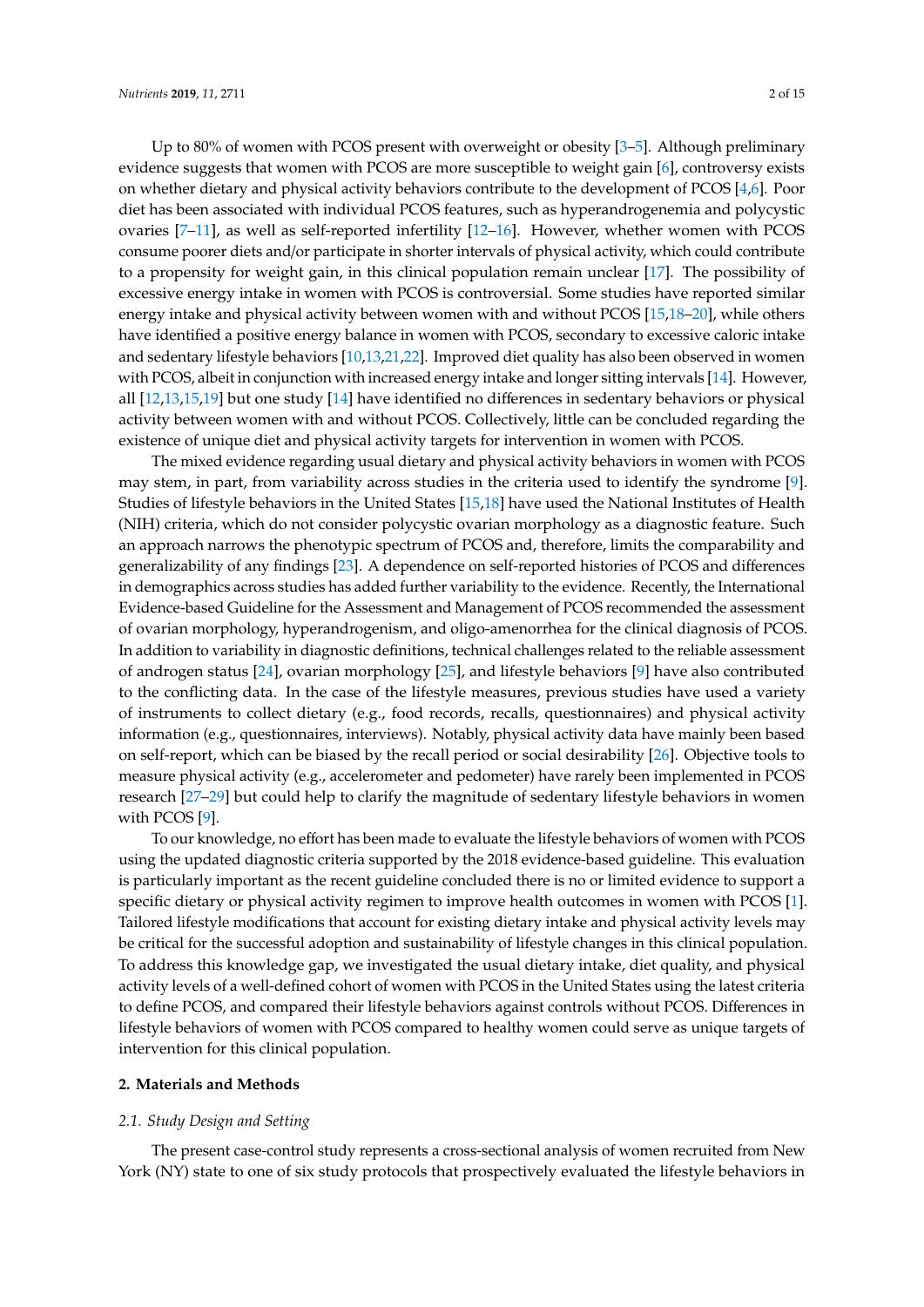women of reproductive age. Women were recruited between January 2013 and July 2018 using paper and electronic advertisement circulated in our local campuses, clinics, and public community spaces: (1) Human Metabolic Research Unit, Division of Nutritional Sciences, Cornell University, Ithaca, NY; (2) Strong Fertility Center, Department of Obstetrics and Gynecology, University of Rochester Medical Center, Rochester, NY; or (3) Center for Reproductive Medicine, Weill Cornell Medicine, New York, NY.

The Institutional Review Boards at Cornell University, University of Rochester, and Weill Cornell Medicine approved the research protocols (ClinicalTrials.gov: NCT01927432, NCT01927471, NCT01785719, NCT01859663, and NCT1410015577). All procedures were conducted in compliance with the World Medical Association Declaration of Helsinki, and the Guidelines of the International Conference on Harmonization on Good Clinical Practice. All participants provided written, informed consent at study enrollment.

Women were eligible to participate if they were aged 18 to 45 years old and exhibited no symptoms of the menopausal transition (i.e., no recent changes in menstrual patterns or abnormal elevations in follicle stimulating hormone). Exclusion criteria were the use of appetite- or weight-affecting or insulin-sensitizing medications within two months of study participation, and the presence of medical conditions known to interfere with reproductive or metabolic function (besides PCOS), including diabetes mellitus, hyperprolactinemia, untreated thyroid dysfunction, and premature ovarian failure. None of the included participants were actively seeking or were involved in fertility therapy. Of the 127 women deemed eligible for the present study, three women were ultimately excluded due to implausible energy intakes, resulting in a final study population of 124 women.

#### *2.2. Definition of PCOS*

Participants were evaluated either during the early follicular phase of the menstrual cycle (in women reporting regular menstrual cycles or the use of hormonal contraception) or at a random time when no dominant follicles or corpora lutea were present (in women reporting irregular menstrual cycles). PCOS was diagnosed according to the recommended thresholds of the 2018 International Evidence-based Guidelines for the Assessment and Management of PCOS [\[1\]](#page-10-0) and complied with the 2003 Rotterdam consensus criteria [\[30\]](#page-12-6) of the presence of two or more features of: (1) Oligo-amenorrhea, (2) hyperandrogenism, and, (3) polycystic ovarian morphology. Oligo-amenorrhea was defined by a self-reported average menstrual cycle length ≥36 days in the year prior to study enrollment. Evidence of hyperandrogenemia was corroborated with an elevation in at least (1) fasting serum total testosterone concentration ( $\geq$ 2.1 nmol/L); (2) calculated free testosterone ( $\geq$ 0.03 nmol/L); (3) calculated bioavailable testosterone (≥0.7 nmol/L); and/or (4) free androgen (free androgen index (FAI) ≥ 6); thresholds reflected the 95th percentiles of androgen concentrations in an internal reference cohort. Polycystic ovaries were defined by a mean follicle number per ovary (FNPO)  $\geq$  20 or mean ovarian volume (OV)  $\geq$  10 mL. A mean follicle number per single cross-section (FNPS)  $\geq$  9 was used to identify polycystic ovaries if poor image quality prevented the reliable evaluation of FNPO or OV [\[31\]](#page-12-7). The control group was comprised of women with menstrual regularity, without a clinical diagnosis of PCOS.

# *2.3. Study Procedures*

## 2.3.1. Clinical Assessment

A standardized reproductive health history and physical examination was completed for all women to assess demographics, anthropometry, and PCOS status. Participants wore light clothing and removed their shoes before anthropometric assessments. Height was measured using a standard stadiometer to the nearest 0.5 cm, and weight was taken using a calibrated digital scale to the nearest 0.1 kg. Body mass index (BMI) was calculated as weight in kilograms divided by height in meters squared. Waist circumference and hips circumference were measured and used to calculate the waist to hip ratio following the World Health Organization Waist Circumference Expert Consultation on waist circumference protocol [\[32\]](#page-12-8).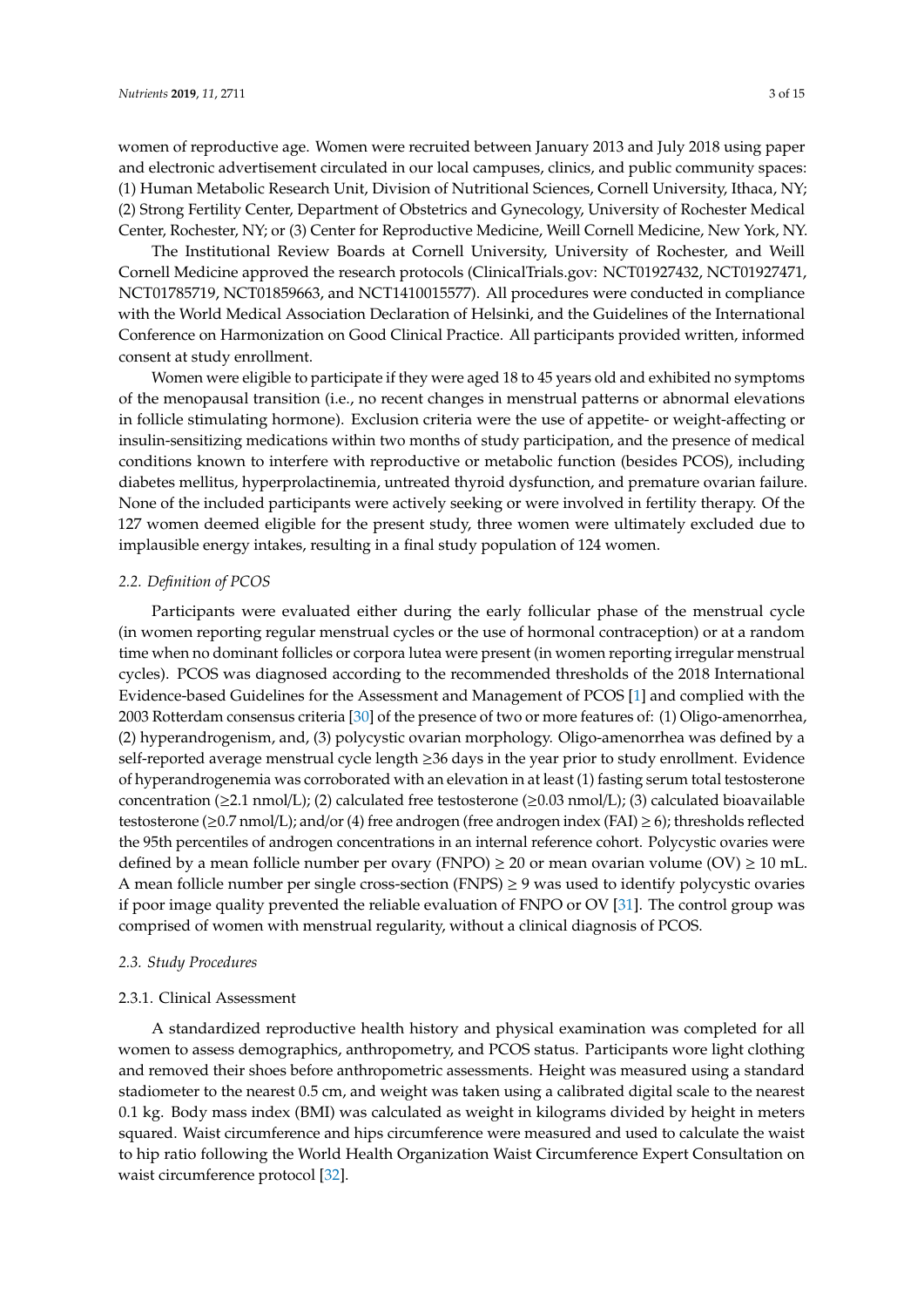## 2.3.2. Ultrasonographic Assessment

Whole ovaries were scanned from their inner to outer margins in the longitudinal plane using GE Voluson ultrasound machines (E8, S6, S8, or S10 Series; GE Healthcare, Milwaukee, US) with 5–9 MHz or 6–12 MHz multi-frequency transducers. Ultrasound examinations were completed using a standardized protocol across research sites. Two-dimensional cineloops were archived for the offline analysis of mean FNPO and OV using customized imaging software (Sante DICOM Editor, Santesoft LTD, Athens, Greece). Reliable estimates of FNPO (2–9 mm) and FNPS (2–9 mm) were obtained throughout each ovary using the grid system, as previously described [\[25\]](#page-12-2). OV was estimated in the largest cross-section of each ovary using the simplified formula for a prolate ellipsoid: 0.5 × (transverse diameter)  $\times$  (anteroposterior diameter)  $\times$  (longitudinal diameter) [\[33\]](#page-12-9).

#### 2.3.3. Biochemical Assessment

Fasting serum concentrations of total testosterone (Brigham Research Assay Core, Boston, MA, US) were measured by liquid chromatography tandem mass spectrometry at a clinical chemistry lab participating in the Centers for Disease Control and Prevention Hormone Standardization Program, as previously described [\[34\]](#page-12-10). Serum concentrations of sex hormone binding globulin were measured using chemiluminescence immunoassay (Siemens Medical Solutions Diagnostics, Deerfield, IL, US). FAI [\[35\]](#page-12-11), free testosterone, and bioavailable testosterone were calculated using validated formulae [\[36\]](#page-12-12). Samples were processed for serum and stored at −80 ◦C until the time of analyses. All inter- and intra-assay coefficients of variation were  $\leq 6.2\%$ , consistent with good assay performance.

#### 2.3.4. Dietary Assessment

Food consumption data was collected using VioScreen™ (Version 2.17; VioCare, Inc., Princeton, NJ, US). VioScreen is an adult-validated, self-administered, web-based food frequency questionnaire (FFQ) that was developed with grant funding from the NIH [\[36\]](#page-12-12). Vioscreen FFQ has been used in both research and clinical settings to assess the habitual diet over the past three months and uses graphics with approximately 1200 food images and branching questions that reduce missing foods and respondent burden [\[36](#page-12-12)[,37\]](#page-12-13). Nutritional supplement use was also inquired. Further details about the Vioscreen FFQ have been published [\[38\]](#page-12-14). Specific nutrient intakes and food data were calculated by processing the FFQ data using the Nutrition Data System for Research software (Version 42; Nutrition Coordinating Center, University of Minnesota, Minneapolis, MN, US) [\[39\]](#page-12-15).

Diet quality was assessed with the Healthy Eating Index 2015 (HEI-2015). Calculation of HEI-2015 was based on the Department of Agriculture (Washington, US) and the National Cancer Institute, and aligned with the 2015–2020 Dietary Guidelines for Americans [\[39\]](#page-12-15) and complied with the population ratio method [\[40\]](#page-12-16). Briefly, the HEI-2015 consists of 13 food items. The first six items include (1) total vegetables, (2) total fruits, (3) whole fruits, (4) greens and beans, (5) seafood and plant proteins, and (6) total proteins, which can be scored from 0 to 5 points each. The remaining seven items include (7) whole grains, (8) low-fat dairy, (9) fatty acids ratio (polyunsaturated fatty acids plus monounsaturated fatty acids to saturated fatty acid), (10) refined grains, (11) sodium, (12) added sugars, and (13) saturated fats, which can be scored from 0 to 10 points each. For each HEI item, dietary constituents were summed together. For example, the "greens and beans" item was created from the sum of dark green vegetables and legumes (beans and peas). The means of each of the dietary constituents across individuals were computed thereafter, and the appropriate ratios were constructed for the population. Specifically, most food components (except for the fatty acids ratio, added sugars, and saturated fats) were scored on a density basis per 1000 kcal or as a percentage of energy. Four components (sodium, refined grains, added sugars, and saturated fats) were reverse scored (i.e., higher intakes received lower scores). The ratios of the dietary components to 1000 kcal of energy were scored according to the algorithm. Total HEI-2015 scores were computed by aggregating scores across individual dietary components such that total scores ranged from zero (poor diet quality) to 100 (optimal diet quality) [\[41](#page-12-17)[–43\]](#page-13-0).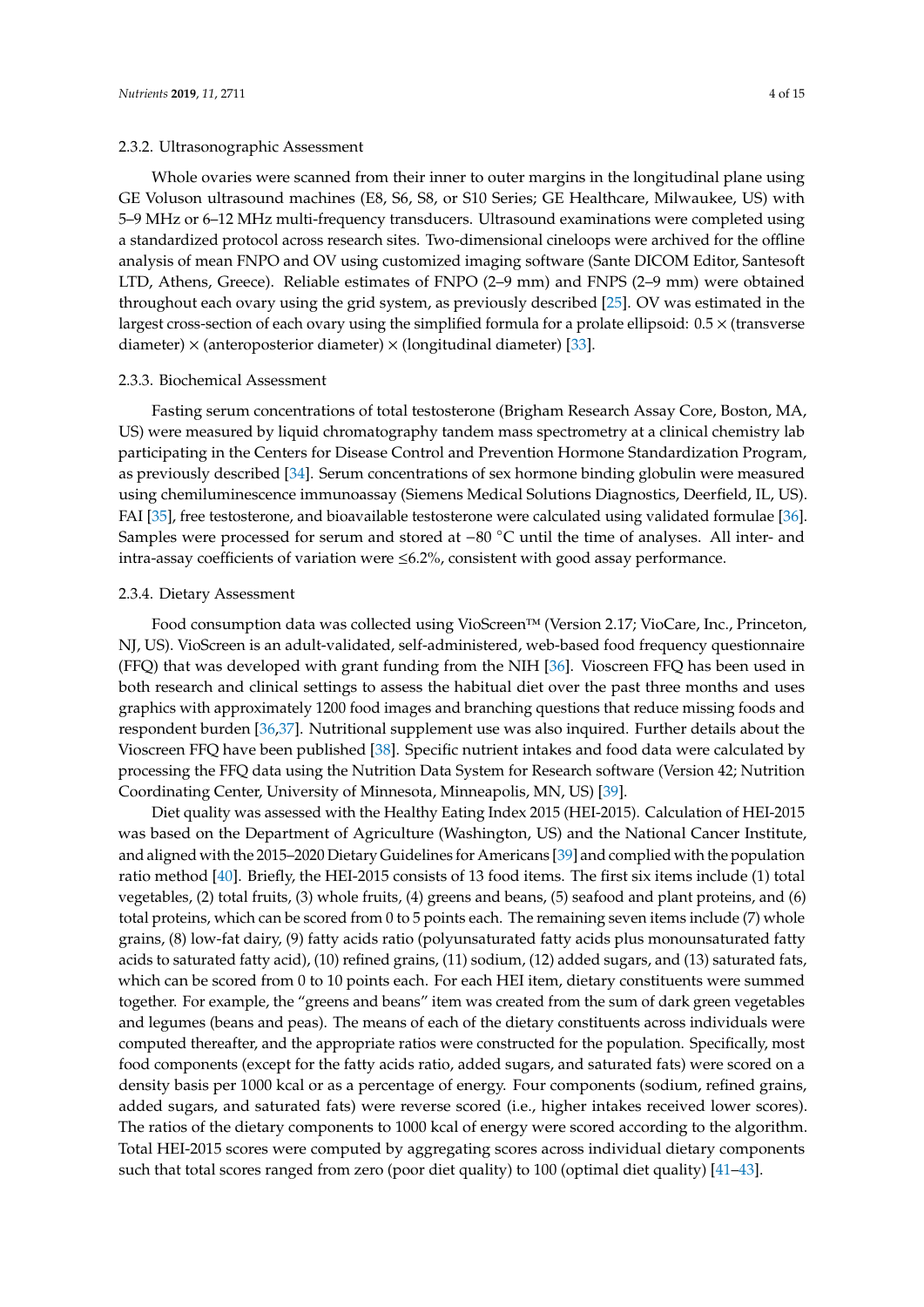Objective measures of physical activity were obtained with the Actigraph triaxial accelerometer GT3X (27 g; 3.8 cm  $\times$  3.7 cm  $\times$  1.8 cm) and wGT3X+ (19 g; 4.6 cm  $\times$  3.3 cm  $\times$  1.5 cm), with a maximum acceleration sampling rate of 50 Hz and without a low frequency extension (Actigraph LLC, Pensacola, FL, US). Participants were asked to wear the accelerometer at the left hip for seven days [\[44\]](#page-13-1). Data were included for analysis if the participant wore the accelerometer for at least four days, where an entire day was defined as wear for at least 10 h. Raw data from accelerometers were processed to generate wear minutes from vector magnitude counts using the Sasaki algorithm [\[45\]](#page-13-2) with an internally developed Excel model. Minutes spent within sedentary, light, moderate, and vigorous activities were reported [\[46\]](#page-13-3).

Subjective measures of physical activity were obtained with the Women's Health Initiative Study Physical Activity Questionnaire [\[47\]](#page-13-4). Energy expenditure was estimated in metabolic equivalent task (MET) units. One MET is defined as the energy it takes to sit quietly, which is equivalent to approximately 1 kcal/kg/h for an average adult  $[48]$ . An estimated MET level was assigned to each type of activity (e.g., walking, mild, moderate, vigorous), as previously described [\[47](#page-13-4)[,48\]](#page-13-5). Summary variables (MET-hours/week) were then created by combining frequency, duration, and MET-estimated intensity for that activity.

## *2.4. Statistical Analyses*

Statistical analyses were performed using SPSS version 25.0 (IBM, Armonk, NY, US) and R version 3.6.1. (R Foundation for Statistical Computing, Vienna, Austria). Results are presented as mean (95% confidence interval) or frequency (percentage) for each group, except in Figure [1,](#page-7-0) where the mean (standard deviation) is reported for clarity. Student's t-test, Mann–Whitney U, or Chi-square analyses were used to compare demographic and diagnostic features of women with and without PCOS. Dietary intake and physical activity were compared between women with PCOS and controls. Adjusted comparisons were performed on dietary intake, diet quality, and physical activity levels using the analysis of covariance to account for demographic and anthropometric factors, including age and BMI differences, between the groups. Sensitivity analyses were performed to evaluate whether effect estimates changed after excluding women who used metformin and OCP. Multiple testing was corrected by the false discovery rate (FDR) procedure to control the expected proportion of false positives. The standard R function p.adjust was used to adjust *p*-values for multiple testing using the Benjamini–Hochberg method [\[49\]](#page-13-6), and if there were significant differences between the groups, adjusted *p*-values were reported. Results were considered significant at *p* < 0.05.

# **3. Results**

## *3.1. Demographic, Clinical, and Biochemical Characteristics of Women*

Participant characteristics are presented in Table [1.](#page-5-0) Eighty (65%) of the 124 women included in the study had PCOS according to the International Evidence-based Guideline for the Assessment and Management of PCOS. Forty-four women (35%) were included in the control group. Most women (77/124, 62%) were white and within the overweight or obesity BMI ranges (82/124, 66%). Eighty-eight (71%) of all women included in the present study provided information about their education levels. Sixty-one (69%) of these women had a university, college, or associate degree and 27 (31%) had a high school or general education diploma. There were no differences between the education levels of the PCOS and control groups (*p* = 0.11; data not shown). A small proportion of women used metformin (1/124, 0.8%) or oral contraceptive pills (OCPs) (7/124, 6%). Sensitivity analysis confirmed that the inclusion of women taking metformin or OCPs did not alter the results related to dietary intake or physical activity (data not shown). Overall, 49/124 (39.5%) of all women used nutritional supplements, without differences between women in each group (PCOS, 36.3% vs. control, 45.5%; *p* = 0.34). Similarly,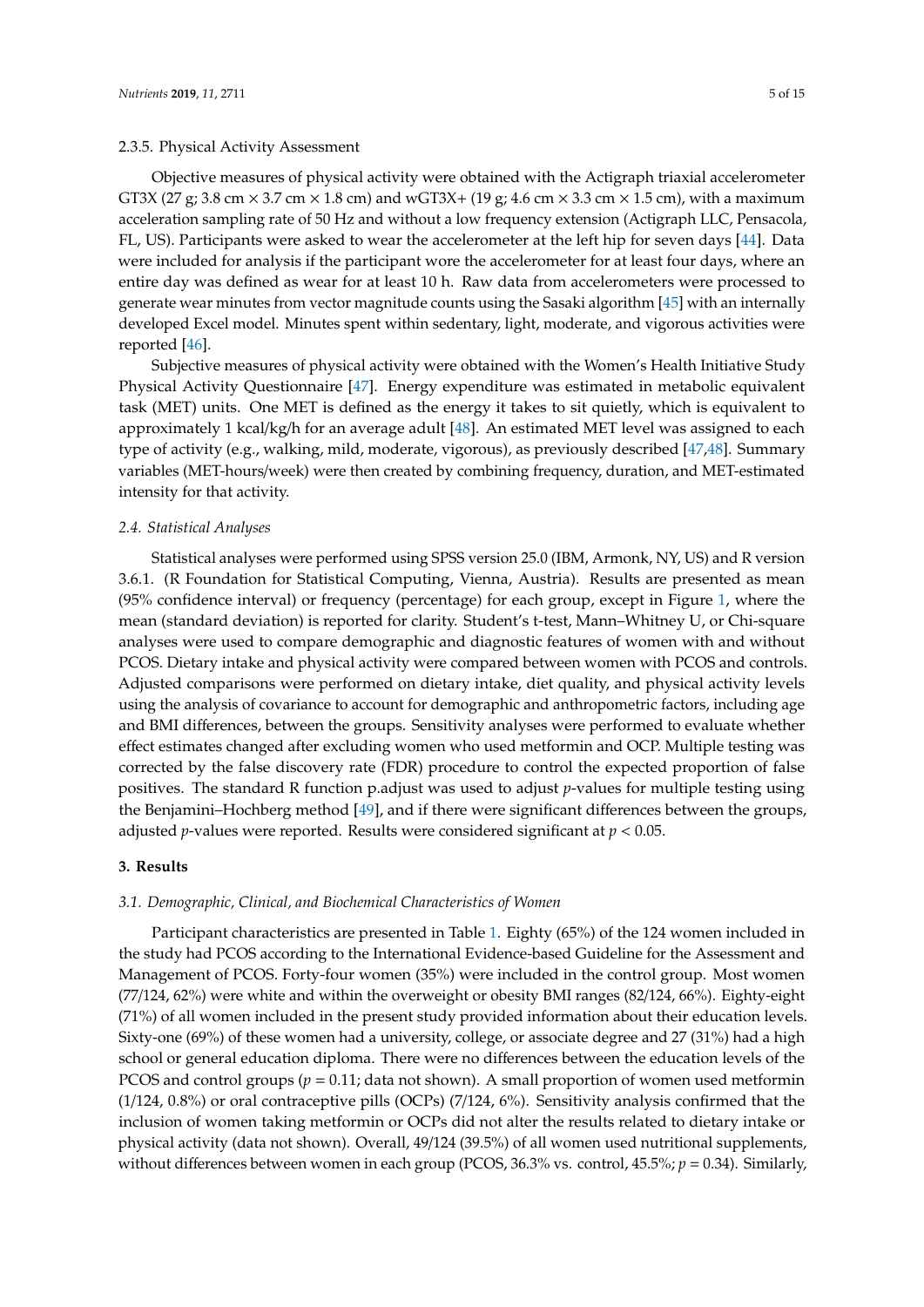there were no differences in the type or dose of consumed nutritional supplements between women with and without PCOS ( $p \ge 0.27$ ; data not shown).

## *3.2. Dietary Behaviors of Women*

Dietary intake and diet quality of women with PCOS and controls are presented in Table [2.](#page-6-0) Overall, there were no differences in total energy intake between women with and without PCOS. Both groups showed a mean acceptable macronutrient distribution range (AMDR) for carbohydrates (PCOS, 48% vs. control, 49%; *p* = 0.73), fat (PCOS, 36% vs. control, 35%; *p* = 0.79), and protein (PCOS, 16% vs. control, 16%; *p* = 0.57). No differences in dietary intake and quality were observed between groups, after accounting for age and BMI and adjusting *p*-values for the number of comparisons (all:  $p \ge 0.46$ ; data not shown).

## *3.3. Physical Activity Behaviors of Women*

Objective and subjective physical activity are presented in Figure [1.](#page-7-0) Of the 82 women that provided sufficient data to quantify objective measures of physical activity, 48 had PCOS and 34 were in the control group (Figure [1A](#page-7-0)). Self-reported measures of physical activity were available for 101 women, 62 with PCOS and 39 in the control group (Figure [1B](#page-7-0)). No differences were observed in the duration, type, or intensity of physical activity between women with and without PCOS, regardless of whether they had completed both accelerometry and/or the physical activity questionnaire (Supplementary Table S1). No differences in physical activity were observed between groups, after accounting for age and BMI and adjusting *p*-values for the number of comparisons (all:  $p \ge 0.14$ ; data not shown).

| Measure (unit)                   | All Women <sup>a</sup> | PCOS $a$            | Control <sup>a</sup> | Reference     | <i>p</i> -Value |
|----------------------------------|------------------------|---------------------|----------------------|---------------|-----------------|
| Age (year)                       | $27.7(26.6-28.8)$      | $26.8(25.4-28.1)$   | $29.5(27.5-31.4)$    | N/A           | 0.02            |
| Ethnicity, Hispanic $(n \ (\%))$ | 18 (14.5)              | 9(11.3)             | 9(20.5)              | N/A           | 0.10            |
| Race $(n \ (\%)$                 |                        |                     |                      |               |                 |
| <b>Black</b>                     | 15(12)                 | 8(10)               | 7(16)                |               |                 |
| Asian                            | 11(9)                  | 7 (9)               | 4 (9)                | N/A           | 0.15            |
| White                            | 77 (62)                | 55(69)              | 22(50)               |               |                 |
| Other                            | 21(17)                 | 10(12)              | 11(25)               |               |                 |
| Metformin use $(n$ (yes $\%)$ )  | 1(1)                   | 1(1)                | 0(0)                 | N/A           | 1.00            |
| OCP use $(n$ (yes $\%)$ )        | 7 (6)                  | 4(5)                | 3(7)                 | N/A           | 0.70            |
| BMI $(kg/m2)$                    | $30.2(28.8-31.6)$      | $31.5(29.5 - 33.4)$ | $28.0(26.1-29.8)$    | $18.5 - 24.9$ | 0.01            |
| Normal BMI (n (yes $\%)$ )       | 42(33.9)               | 24(30.0)            | 18(40.0)             | $18.5 - 24.9$ |                 |
| Overweight (n (yes %))           | 20(16.1)               | 11(13.8)            | 9(20.4)              | $25.0 - 29.9$ | 0.19            |
| Obese (n (yes $\%$ ))            | 62(50.0)               | 45(56.2)            | 17(38.6)             | $\geq 30.0$   |                 |
| <b>WHR</b>                       | $0.84(0.82 - 0.85)$    | $0.83(0.81 - 0.85)$ | $0.84(0.83 - 0.86)$  | $\leq 0.85$   | 0.49            |
| Menstrual cycle length (d)       | 64 (49-78)             | $86(63-108)$        | 29.5 (26.7-32.3)     | $<$ 36        | 0.001           |
| Modified hirsutism score         | $6(5-7)$               | $8(6-9)$            | $4(3-5)$             | <6            | < 0.0001        |
| $TT$ (nmol/L)                    | $1.6(1.4-1.7)$         | $1.8(1.6-1.9)$      | $1.2(1.1-1.4)$       | 2.1           | < 0.0001        |
| FAI                              | $4(4-5)$               | $6(6-6)$            | $2(2-3)$             | <6            | 0.001           |
| Free $T$ (nmol/L)                | $0.02(0.02-0.03)$      | $0.03(0.03-0.03)$   | $0.02(0.01 - 0.02)$  | < 0.03        | < 0.0001        |
| Bioavailable T (nmol/L)          | $0.6(0.5-0.6)$         | $0.7(0.6-0.8)$      | $0.4(0.3-0.4)$       | < 0.7         | < 0.0001        |
| OV(mL)                           | $9.9(8.9-10.9)$        | $11.0(9.7-12.2)$    | $7.8(6.3-9.4)$       | <10           | < 0.004         |
| FNPS(n)                          | $9(8-10)$              | $10(9-11)$          | $7(6-8)$             | <10           | < 0.005         |
| $FNPO 2-9 mm (n)$                | $36(32-40)$            | $42(36-47)$         | $24(20-28)$          | $<$ 20        | < 0.0001        |

<span id="page-5-0"></span>**Table 1.** Demographic, anthropometric, clinical, biochemical, and ultrasonographic characteristics of women with polycystic ovary syndrome and controls.

Abbreviations: PCOS, polycystic ovary syndrome; OCP, oral contraceptive pills; BMI, body mass index; WHR, waist to hip ratio; TT, total testosterone; FAI, free androgen index; OV, ovarian volume; FNPS, follicle number per section; FNPO, follicle number per ovary. <sup>a</sup> Data are expressed as mean (95% confidence interval) or numbers (percentages). Demographic, anthropometric, clinical, biochemical, and ultrasonographic characteristics were measured for *n* = 124 women ( $n = 80$  in the PCOS and  $n = 44$  in the control groups).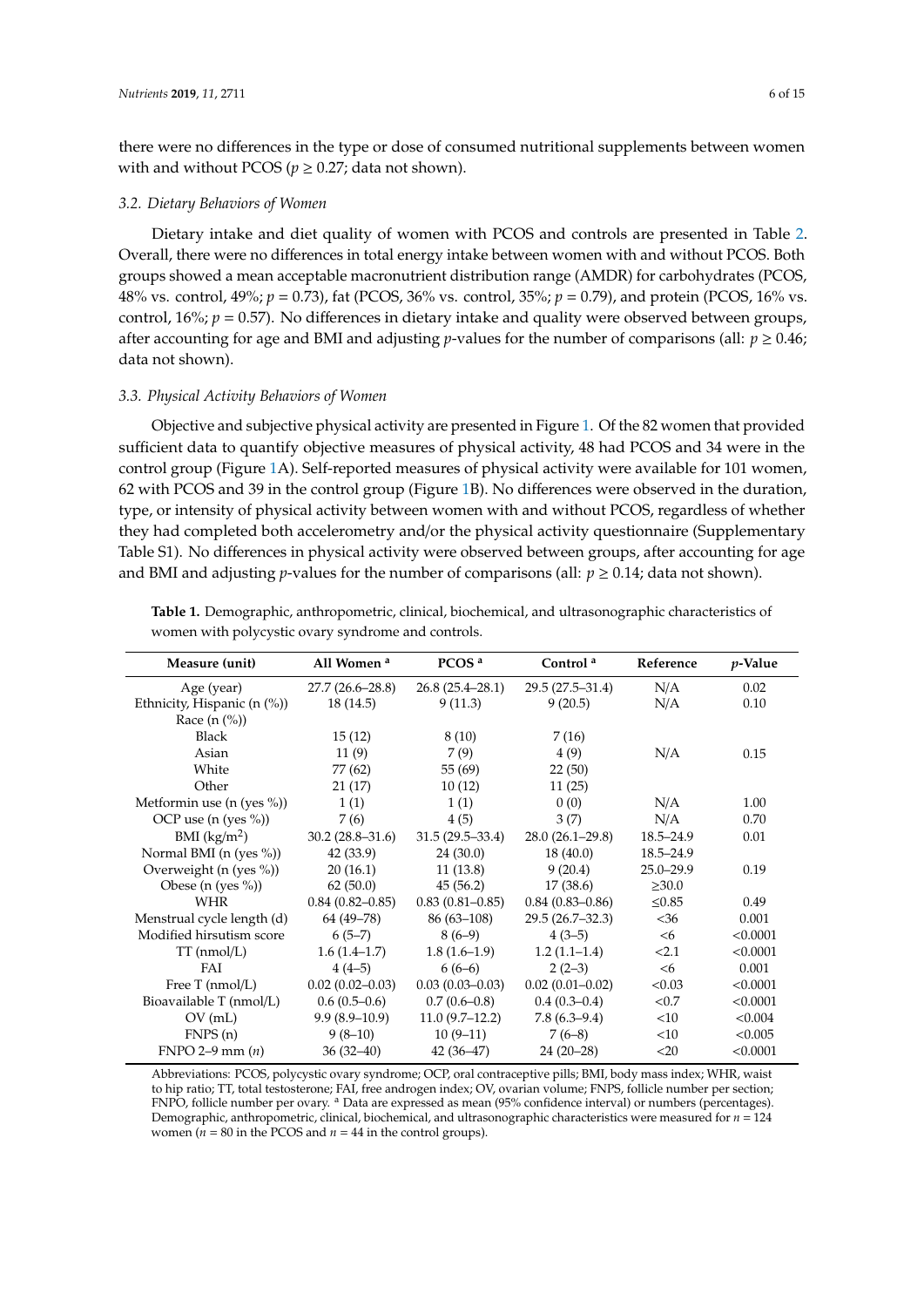<span id="page-6-0"></span>

| Measure (unit)                | All Women <sup>a</sup> | PCOS <sup>a</sup>   | Control <sup>a</sup> | Reference                   | $p$ -Value |
|-------------------------------|------------------------|---------------------|----------------------|-----------------------------|------------|
| Dietary factors <sup>b</sup>  |                        |                     |                      |                             |            |
| Energy (kcal/d)               | 2204 (2036-2373)       | 2218 (2017-2419)    | 2180 (1866-2494)     | 2403 <sup>c</sup>           | 0.64       |
| Total carbohydrate (g/d)      | 267 (245-290)          | 264 (240-288)       | 273 (225-321)        | 100 <sup>d</sup>            | 0.70       |
| Added sugars (g/d)            | 70 (59-82)             | $68(56 - 80)$       | 75 (52-99)           | N/A                         | 0.64       |
| Total protein $(g/d)$         | 85 (79-92)             | 86 (78-95)          | 83 (72-94)           | 46 <sup>e</sup>             | 0.60       |
| Total fat $(g/d)$             | 87 (80-94)             | 89 (80-99)          | 83 (72-94)           | N/A                         | 0.42       |
| Total SFA $(g/d)$             | $28(26-31)$            | $29(25-32)$         | $28(23-33)$          | N/A                         | 0.77       |
| Total MUFA (g/d)              | 34 (33-37)             | $35(31-39)$         | $32(28-36)$          | N/A                         | 0.40       |
| Total PUFA $(g/d)$            | $18(16-19)$            | $18(16-20)$         | $17(15-19)$          | N/A                         | 0.37       |
| Cholesterol (mg/d)            | 291 (262-321)          | 303 (264-342)       | 271 (229-314)        | N/A                         | 0.34       |
| Trans fats $(g/d)$            | $3(3-3)$               | $3(3-4)$            | $3(2-3)$             | N/A                         | 0.94       |
| Total fiber $(g/d)$           | $23(22-26)$            | $24(22-26)$         | $25(22-28)$          | 28f                         | 0.49       |
| Vitamin A (IU/d)              | 14511                  | 13933               | 15561                | 500 $d$                     | 0.60       |
|                               | $(12634 - 16388)$      | $(117167 - 16150)$  | $(12029 - 19094)$    |                             |            |
| Vitamin $B_1$ (mg/d)          | $1.8(1.7-1.9)$         | $1.8(1.7-2.0)$      | $1.8(1.5-2.0)$       | 0.9 <sup>d</sup>            | 0.46       |
| Vitamin $B_2$ (mg/d)          | $2.4(2.2-2.6)$         | $2.4(2.2 - 2.6)$    | $2.3(2.0-2.7)$       | 0.9 <sup>d</sup>            | 0.27       |
| Vitamin $B_3$ (mg/d)          | $24(22-25)$            | $24(22-26)$         | $22(19-25)$          | 11 <sup>d</sup>             | 0.15       |
| Vitamin $B_5$ (mg/d)          | $7(6-7)$               | $7(6-7)$            | $7(6-8)$             | $5\,^{\rm h}$               | 0.37       |
| Vitamin $B_6$ (mg/d)          | $2.2(2.0-2.3)$         | $2.2(2.1-2.4)$      | $2.1(1.8-2.3)$       | 1.1 <sup>d</sup>            | 0.28       |
| Vitamin $B_9$ ( $\mu$ g/d)    | 285 (265-305)          | 275 (252-298)       | 303 (265-340)        | 320 <sup>d</sup>            | 0.38       |
| Vitamin $B_{12}$ ( $\mu$ g/d) | $5.7(5.1-6.3)$         | $5.9(5.2 - 6.6)$    | $5.3(4.3-6.3)$       | 2.0 <sup>d</sup>            | 0.17       |
| Vitamin C (mg/d)              | 141 (125-157)          | 136 (118-154)       | 151 (120-181)        | 60 <sup>d</sup>             | 0.55       |
| Vitamin $D(\mu g/d)$          | $6(5-7)$               | $6(5-7)$            | $6(4-7)$             | 10 <sup>d</sup>             | 0.48       |
| Vitamin E (mg/d)              | $21(19-22)$            | $21(19-23)$         | $20(17-23)$          | 12 <sup>d</sup>             | 0.60       |
| Vitamin K $(\mu/d)$           | 219 (190-251)          | 197 (166-228)       | 259 (188-331)        | 90 <sup>h</sup>             | 0.11       |
| Calcium (mg/d)                | 1141 (1033-1250)       | 1117 (997-1236)     | 1187 (967-1407)      | 800 <sup>d</sup>            | 0.89       |
| Copper $(\mu g/d)$            | 1536 (1441-1630)       | 1516 (1407-1624)    | 1572 (1387-1758)     | 700 <sup>d</sup>            | 0.57       |
| Iron $(mg/d)$                 | $16(15-18)$            | $17(15-18)$         | $16(14-18)$          | 8.1 <sup>d</sup>            | 0.54       |
| Magnesium (mg/d)              | 363 (340-386)          | 357 (331-383)       | 375 (330-420)        | $255 - 265$ <sup>d</sup>    | 0.46       |
| Manganese (mg/d)              | $4.5(4.1-5.0)$         | $4.3(3.9-4.6)$      | $5.0(4.0-6.0)$       | 1.8 <sup>g</sup>            | 0.27       |
| Phosphorus (mg/d)             | 1439 (1130-1548)       | 1445 (1311-1580)    | 1427 (1235-1618)     | 580 <sup>e</sup>            | 0.87       |
| Potassium $(g/d)$             | $3.2(3.0-3.5)$         | $3.2(2.9-3.5)$      | $3.3(2.8-3.8)$       | 2.6 <sup>g</sup>            | 0.68       |
| Selenium $(\mu g/d)$          | 123 (114–133)          | 126 (114-138)       | 118 (103-134)        | 45 <sup>d</sup>             | 0.45       |
| Sodium $(g/d)$                | $4.0(3.7-4.3)$         | $4.0(3.6-4.4)$      | $4.1(3.5-4.7)$       | 2.3 <sup>h</sup>            | 0.75       |
| Zinc $(mg/d)$                 | $13(12-14)$            | $13(11-14)$         | $13(11-14)$          | 6.8 <sup>d</sup>            | 0.44       |
| Caffeine (mg/d)               | 165 (138-192)          | 151 (123-180)       | 191 (135-247)        | N/A                         | 0.46       |
| Alcohol (g/d)                 | $9(7-11)$              | $9(5-12)$           | $9(5-13)$            | N/A                         | 0.58       |
| HEI-2015 components b         |                        |                     |                      | Maximum points <sup>1</sup> |            |
| <b>Total fruits</b>           | $3.6(3.3-3.9)$         | $3.5(3.1 - 3.9)$    | $3.7(3.2 - 4.2)$     | 5                           | 0.59       |
| Whole fruits                  | $3.9(3.6-4.2)$         | $3.9(3.5-4.2)$      | $3.9(3.4 - 4.4)$     | 5                           | 0.98       |
| Total vegetables              | $4.2(4.0-4.4)$         | $4.2(3.9-4.4)$      | $4.3(4-4.6)$         | 5                           | 0.67       |
| Greens and beans              | $3.8(3.5-4.0)$         | $3.7(3.3-4.1)$      | $3.9(3.4 - 4.4)$     | 5                           | 0.51       |
| Whole grains                  | $4.9(4.3-5.3)$         | $4.0(5.3-4.6)$      | $5.2(4.3-6.1)$       | 10                          | 0.31       |
| Dairy                         | $6.2(5.7-6.6)$         | $6.1(5.5-6.7)$      | $6.4(5.6 - 7.2)$     | 10                          | 0.55       |
| Total protein foods           | $4.6(4.4 - 4.7)$       | $4.5(4.3-4.7)$      | $4.6(4.4-4.9)$       | 5                           | 0.40       |
| Seafood and plant proteins    | $4.3(4.0-4.5)$         | $4.1(3.8-4.4)$      | $4.5(4.2 - 4.8)$     | 5                           | 0.12       |
| Fatty acids                   | $5.3(4.8-5.9)$         | $5.5(4.8-6.3)$      | $4.9(4.1 - 5.8)$     | 10                          | 0.39       |
| Refined grains                | $8.3(7.9 - 8.7)$       | $8.3(7.6 - 8.8)$    | $8.3(7.6-9.1)$       | 10                          | 0.49       |
| Sodium                        | $2.9(2.4-3.3)$         | $3.0(2.4-3.5)$      | $2.7(2.0-3.5)$       | 10                          | 0.49       |
| Added sugars                  | $8.3(7.9 - 8.7)$       | $8.4(7.9 - 8.8)$    | $8.2(7.5 - 8.7)$     | 10                          | 0.74       |
| Saturated fats                | $5.9(5.4 - 6.4)$       | $5.9(5.2 - 6.6)$    | $5.8(5.0-6.6)$       | 10                          | 0.86       |
| Total HEI-2015 score          | $65.9(63.7 - 68.1)$    | $65.6(62.6 - 68.6)$ | $66.5(63.5-69.6)$    | $100$ $^{\rm i}$            | 0.70       |

Abbreviations: PCOS, polycystic ovary syndrome; SFA, saturated fatty acid; MUFA, monounsaturated fatty acids; PUFA, polyunsaturated fatty acids; HEI, Healthy Eating Index. <sup>a</sup> Data are expressed as mean (95% confidence interval). <sup>b</sup> Dietary factors and diet quality were measured for  $n = 124$  women ( $n = 80$  in the PCOS and  $n = 44$ in the control groups). <sup>c</sup> Dietary Reference Intakes (DRIs; (taken from the DRI reports, see [www.nap.edu\)](www.nap.edu) for healthy active Americans (19 years of age) at the reference heights and weight. Subtract 7 kcal/d for women for each year of age above 19 years. <sup>d</sup> Estimated Average Requirements (taken from the DRI reports, see [www.nap.edu\)](www.nap.edu). A higher dietary intake may be advisable to meet the required dietary intake of individuals. <sup>e</sup> Recommended Dietary Allowances (taken from the DRI reports, see [www.nap.edu\)](www.nap.edu). Recommended cut-off values may be used as goals for individual dietary intake. <sup>f</sup> 14 g/1000 kcal, based on the 2015–2020 Dietary Guidelines for Americans [\[39\]](#page-12-15). Recommended cut-off values may be used as goals for individual dietary intake. <sup>g</sup> Adequate Intakes (taken from the DRI reports, see [www.nap.edu\)](www.nap.edu). Recommended cut-off values may be used as goals for individual dietary intake. <sup>h</sup> Chronic Disease Risk Reduction Intake (taken from the DRI reports, see [www.nap.edu\)](www.nap.edu). A dietary intake lower than the cut-off value is recommended for the healthy population. <sup>i</sup> HEI-2015 scores were measured as described [\[41–](#page-12-17)[43\]](#page-13-0). A higher score represents a better diet quality. Dietary intakes were not different between groups after adjusting for age and body mass index differences.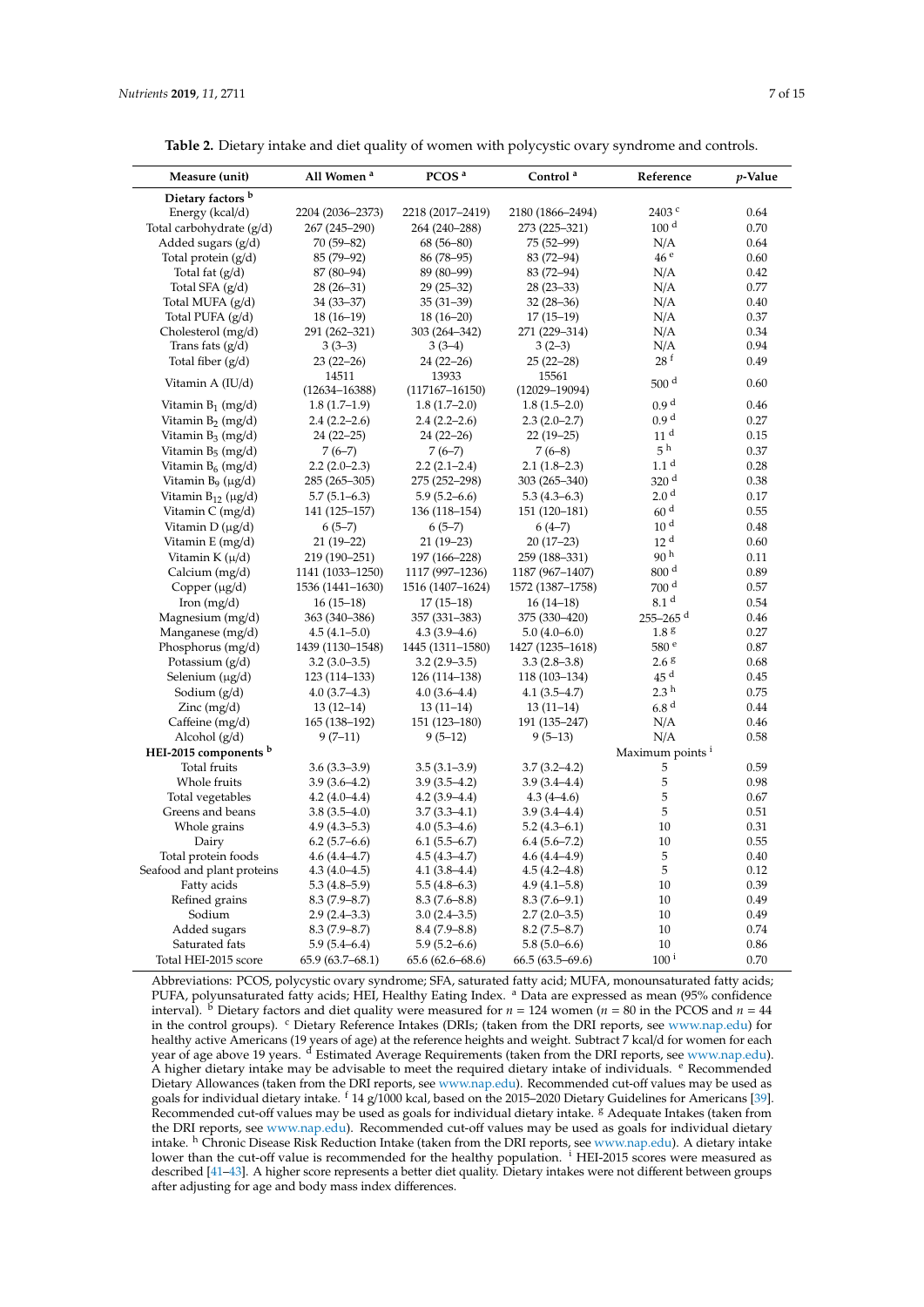<span id="page-7-0"></span>

**Figure 1.** Physical activity levels of women with polycystic ovary syndrome and controls. Physical **Figure 1.** Physical activity levels of women with polycystic ovary syndrome and controls. Physical activity levels measured by accelerometry are shown in Panel  $A$  ( $n = 82$  women;  $n = 48$  in the PCOS and *n* = 34 in the control group). Physical activity levels measured by the Women's Health Initiative and *n* = 34 in the control group). Physical activity levels measured by the Women's Health Initiative Study Physical Activity Questionnaire are shown in Panel  $\bf{B}$  ( $n = 101$  women;  $n = 62$  in the PCOS and *n* = 39 in the control group). Data are expressed as the mean and standard deviation. Physical activity *n* = 39 in the control group). Data are expressed as the mean and standard deviation. Physical activity levels were not different between groups in the crude models and after adjusting for age and body levels were not different between groups in the crude models and after adjusting for age and body mass index differences and the number of comparisons (all: *p* ≥ 0.14). Abbreviations: PCOS, polycystic mass index differences and the number of comparisons (all: *p* ≥ 0.14). Abbreviations: PCOS, polycystic ovary syndrome; MET, metabolic equivalent task. ovary syndrome; MET, metabolic equivalent task.

# **4. Discussion**

We compared dietary and physical activity behaviors in women with and without PCOS using a well-defined cohort per the most updated diagnostic criteria available. Our data are consistent with the conclusion that women with PCOS consume similar diets and engage in comparable levels of physical activity compared to women without PCOS, despite having a higher BMI. Although our observations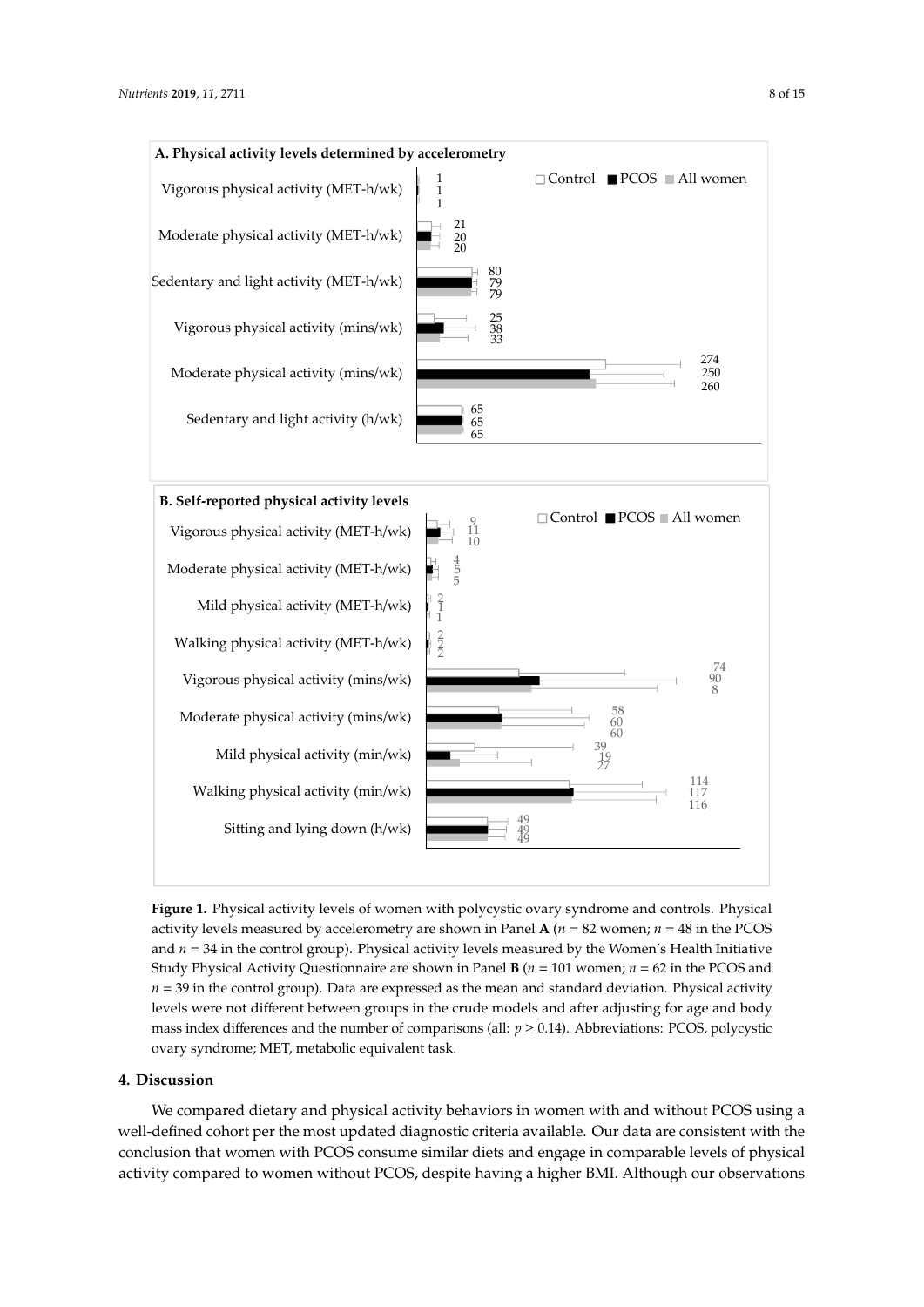did not reveal unique targets for dietary or physical activity interventions in women with PCOS, both groups exhibited inadequate intake of vitamin D, total fiber, vitamin B9, and excessive consumption of sodium, when compared to the US Dietary Reference Intakes. Our observations support the position of the recent evidence-based guideline to promote the adoption and/or maintenance of healthy lifestyle habits of women with PCOS using national recommendations for healthy lifestyle practices.

A lack of differences in dietary intake is consistent with previous reports of comparable energy and macronutrient intakes between women with and without PCOS [\[15](#page-11-7)[,19\]](#page-11-15). Our findings also corroborate existing evidence that women with PCOS meet recommended macronutrient distribution ranges [\[13](#page-11-11)[–15,](#page-11-7)[18,](#page-11-8)[19](#page-11-15)[,22\]](#page-11-13). We noted that our participants exhibited marginally low intakes of dietary fiber (24 g/d), and therefore mirrored the previous observations made by our group and Cutler et al. (2019) in Canadian women [\[20](#page-11-9)[,50\]](#page-13-7). Women with PCOS also had excessive sodium intake. While sodium intake was similar to women without PCOS, it exceeded the chronic disease risk reduction intake (CDRR) levels (≤2.3 g/d) and builds on existing evidence of high sodium intake among American [\[18\]](#page-11-8) and Canadian [\[50\]](#page-13-7) women with PCOS. Together, our observations highlight the importance of evaluating the fiber and sodium intake of patients with PCOS, particularly in light of their higher propensity for insulin resistance and adverse cardiovascular disease risk profile compared to women without PCOS [\[51](#page-13-8)[,52\]](#page-13-9).

Women with and without PCOS in the present study also did not meet the US Dietary Recommendations for vitamin D and vitamin B9, which has been reported previously [\[14,](#page-11-14)[19\]](#page-11-15). Vitamin D deficiency has been described in women with PCOS [\[53\]](#page-13-10), and a growing body of evidence supports vitamin D deficiency in the pathophysiology of PCOS, through mechanisms involving obesity, insulin resistance, hyperandrogenemia, dyslipidemia, ovulatory dysfunction, and inflammation [\[54–](#page-13-11)[59\]](#page-13-12). Vitamin B9 deficiency has implications in the development of hyperhomocysteinemia and gonadal abnormalities, such as impaired ovarian reserve, and female infertility, beyond the universal agreement about the consequences of neural tube defects [\[60\]](#page-13-13). We acknowledge that it is difficult to derive a conclusion about the micronutrient adequacy in both groups based on the recommended dietary allowance values per se. There is a potential to underestimate the dietary intakes of women who meet the estimated average requirement (EAR) cut-offs or overestimate the dietary requirement of women who do not meet the recommended dietary allowance (RDA) or adequate intake (AI) cut-offs due to the specific limitations of these components of dietary recommendation intakes as described previously [\[61,](#page-13-14)[62\]](#page-14-0).

Unlike others, we did not observe differences in diet quality scores between women with and without PCOS [\[14\]](#page-11-14). While there are very few data on the quality of diets consumed by women with PCOS, better diet quality was reported by Moran and colleagues [\[14\]](#page-11-14). The discrepancy between studies may stem, in part, from differences in approaches used to define PCOS cohorts. Specifically, Moran et al. identified women with PCOS based on self-reported diagnoses. The presence or absence of PCOS was not clinically verified in neither the PCOS nor the control group, which may have resulted in an under-representation of the PCOS population [\[14\]](#page-11-14). It was speculated that better diet quality may have resulted from self-imposed improvements in lifestyle behaviors of women following their knowledge of PCOS diagnosis. Given the cross-sectional nature of studies, it was not possible to address this hypothesis. Ultimately, longitudinal studies are required to evaluate whether women with PCOS adopt certain healthy lifestyle behaviors after receiving a PCOS diagnosis [\[50\]](#page-13-7).

In addition to dietary recommendations, increasing physical activity is another fundamental strategy to promote weight loss, achieve sustainable weight maintenance, and manage PCOS features and metabolic comorbidities [\[1\]](#page-10-0). In the current study, women with PCOS met the recommended national physical activity guidelines [\[46\]](#page-13-3) as identified by objective and subjective measures. Specifically, women with PCOS engaged in a minimum of 150 min of moderate-intensity aerobic physical activity throughout the week, as evidenced by accelerometry, or reported at least 75 min of vigorous-intensity aerobic physical activity throughout the week, as identified by the Women's Health Initiative Study Physical Activity Questionnaire [\[47\]](#page-13-4). We observed no differences between minutes spent in moderate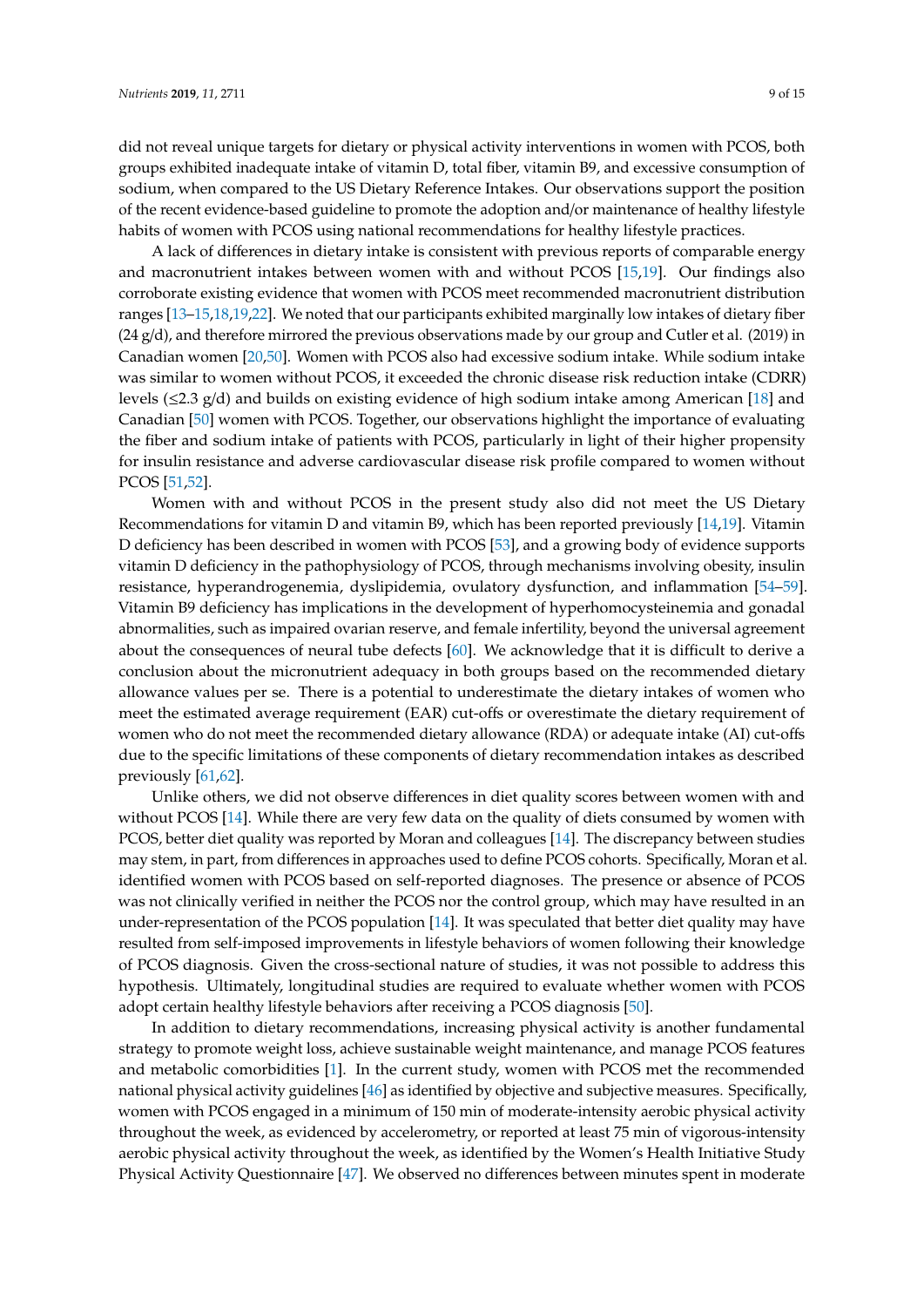and vigorous physical activity between women with and without PCOS. These findings were consistent with five other studies that detected no differences in self-reported moderate and vigorous physical activity between women with and without PCOS [\[12–](#page-11-4)[15](#page-11-7)[,19\]](#page-11-15). We are aware of a single study that measured physical activity using accelerometers that noted no significant differences in sedentary levels of obese adolescents with and without PCOS [\[27\]](#page-12-4), suggesting that physical activity may not differ between women with and without PCOS across the reproductive life span. However, we are unaware of any previous studies that characterized the physical activity of women with PCOS using both objective and subjective measures. In our study, a comparison of subjective and objective physical activity using crossed-matched data in women who completed both the physical activity questionnaire and accelerometry showed a poor level of agreement across specific physical activity intensity levels (data not shown). This level of agreement was not entirely unexpected and may be attributed to recall bias, an overestimation of self-reported physical activity, and technical issues about the use of accelerometers as previously described [\[63\]](#page-14-1). Further, it should be noted that the self-reported questionnaire asked for usual physical activity over an extended duration while the accelerometers measured physical activity over a more limited and predefined period [\[64\]](#page-14-2). Our observations underscore the need for further research to characterize physical activity patterns in women with PCOS using objective measures wherein little data are available.

This study had several strengths. It was the first to comply with the new diagnostic thresholds to identify PCOS when assessing diet and physical activity behaviors. Our approach was rigorous as we uniformly evaluated polycystic ovarian morphology [\[25,](#page-12-2)[65\]](#page-14-3) and also used a gold standard methodology for measuring total testosterone concentrations [\[34\]](#page-12-10). We acknowledge that the average bilateral FNPO in our controls was slightly higher than the thresholds for polycystic ovaries recommended by the guideline [\[1\]](#page-10-0). This observation is consistent with our previous reports of follicle counts in reproductive age women, including those with PCOS, using offline analyses of antral follicle counts, which we have shown to be highly reproducible [\[25](#page-12-2)[,31](#page-12-7)[,65\]](#page-14-3). Our detection of a greater number of antral follicles reflects the precision of our methods [\[25\]](#page-12-2) and its propensity to yield higher antral follicle counts than real-time approaches used in clinical practice. It should be recognized that FNPO in the PCOS group was approximately two-fold higher when compared to controls and none of the controls had increased OV and FNPS, consistent with the morphological differences existing between the groups. Further, our use of the new guideline recommendations to diagnose PCOS increased the external validity of our observations. However, we acknowledge that their use yielded a heterogeneous cohort that limited our ability to ascribe our observations to specific phenotypes of PCOS.

Our study was also the first to use the latest edition of the Dietary Guidelines for Americans' recommended benchmarks to assess the diet quality of women with PCOS and examine whether they met nationally recommended nutrition needs and physical activity guidelines. These evaluations were particularly informative since these dietary recommendations were created to reduce the risk of chronic disease and acknowledge the role of healthy lifestyle behaviors in achieving this aim [\[39,](#page-12-15)[41–](#page-12-17)[43](#page-13-0)[,46\]](#page-13-3).

Our findings should be interpreted in light of limitations. Subjective assessments of dietary intake may tend toward random or systematic error, recall bias, underreporting, and reactivity [\[66](#page-14-4)[,67\]](#page-14-5). Further, the use of FFQ to estimate certain nutrient intakes, such as sodium and fat components, has been criticized [\[68\]](#page-14-6). Our study was limited by small sample size and incomplete knowledge of socio-economic status. Many women in the present study were well-educated. Therefore, our observations may be skewed toward responders who had a higher degree of self-awareness and knowledge about their health. Objective assessment of physical activity in the present work may also be too short to capture usual physical activity levels, particularly in sedentary women. Therefore, a longer evaluation of physical activity data using accelerometry is recommended in future work. Our observations about a propensity for obesity in the PCOS group, despite comparable dietary and physical activity behaviors to that of controls, could be attributed to several factors. An altered metabolic rate, in addition to under-reporting of dietary intake due to social desirability or the Hawthorne effect [\[67\]](#page-14-5), or reverse causation, wherein improvements in dietary intake or quality follow a PCOS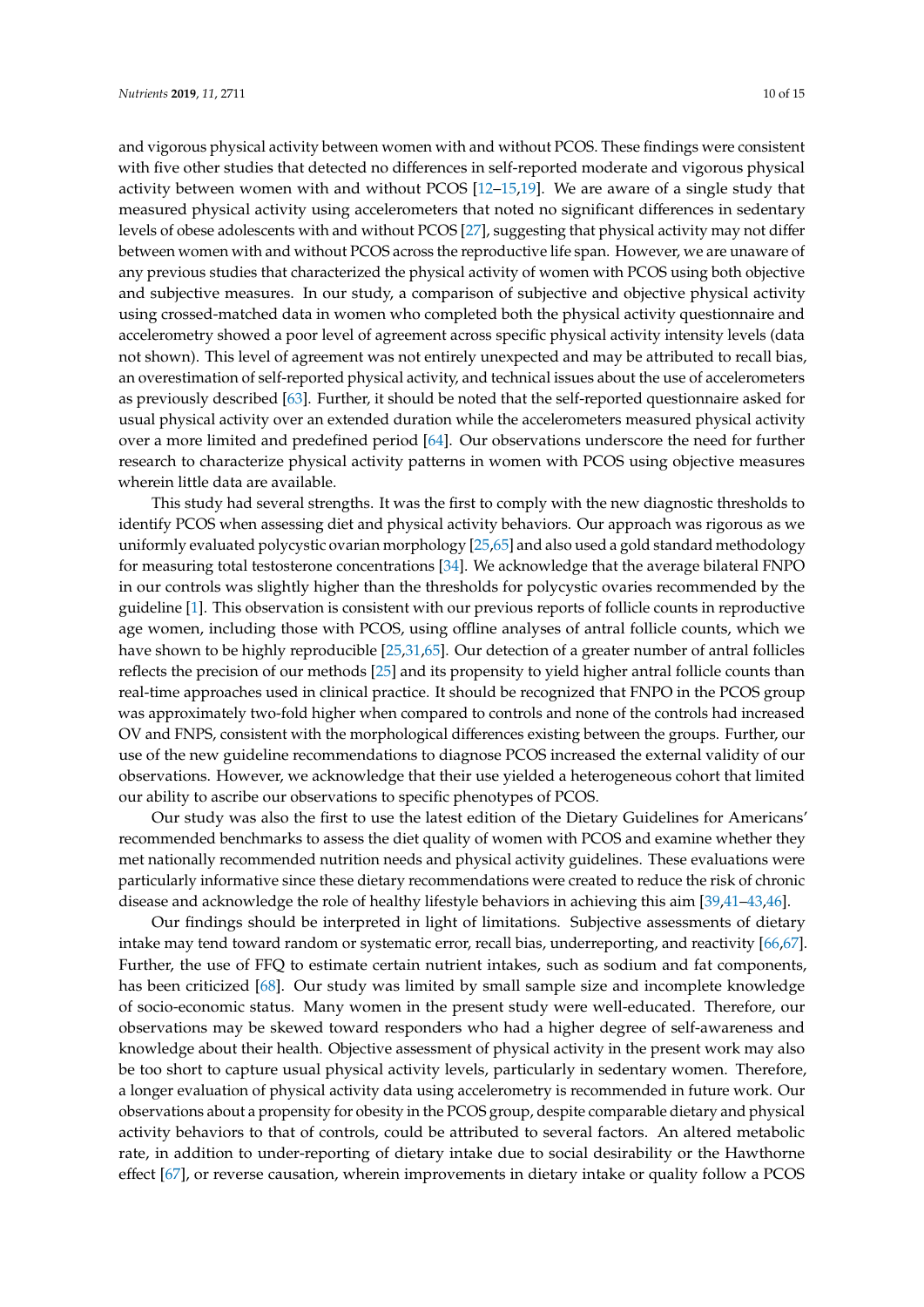diagnosis [\[69\]](#page-14-7), may have contributed to this observation. However, we cannot make any causal inferences regarding the potential impacts of these factors in the development of obesity or PCOS due to the observational nature of the present study. Future longitudinal research directly assessing the metabolic rate and/or energy expenditure of women across the phenotypic spectrum of PCOS in comparison to their healthy counterparts is needed to fully elaborate this question as current evidence in this area remains controversial [\[70](#page-14-8)[–73\]](#page-14-9).

# **5. Conclusions**

Our findings support and extend previous observations that confirm the lack of substantial differences in dietary and physical activity behaviors between women with and without PCOS. Our observations reiterate the feasibility of the healthy lifestyle recommendations proposed in the recent International Evidence-based Guideline for the Assessment and Management of PCOS as we did not identify unique targets of diet or physical activity intervention. They also highlight the important role of nutrition professionals to provide evidence-based healthcare to women with PCOS to assist them in meeting targets for healthy lifestyle practices and making informed decisions about improving their short- and long-term reproductive and metabolic health [\[5](#page-11-0)[,52](#page-13-9)[,74\]](#page-14-10).

**Supplementary Materials:** The following are available online at http://[www.mdpi.com](http://www.mdpi.com/2072-6643/11/11/2711/s1)/2072-6643/11/11/2711/s1, Table S1: Physical activity levels of women with polycystic ovary syndrome and controls who completed both the accelerometry and self-reported physical activity questionnaire.

**Author Contributions:** Conceptualization, A.W.L., M.E.L., and M.K.; Original draft preparation, M.K.; Writing review and editing, A.W.L., M.E.L., B.Y.J., H.V.B., K.M.H., and S.D.S.; Methodology, M.K., A.W.L., M.E.L., B.Y.J., H.V.B., K.M.H., and S.D.S.; Formal analysis, M.K.; B.Y.J., and H.V.B.; Investigation, A.W.L., M.K., M.E.L., B.Y.J., H.V.B., K.M.H., and S.D.S.; Supervision, M.E.L.; Project administration, A.W.L. and M.E.L. Funding acquisition, M.E.L. K.M.H., and S.D.S.

**Funding:** This research was supported by the Division of Nutritional Sciences at Cornell University, as well as the National Institutes of Health (Grants No. R56-HD089962 and ULTR000457), Sponsorship Award from the PCOS Awareness Association (Grant No. 85789) and Academy of Nutrition and Dietetics Foundation. A.W.L., B.Y.J., and H.V.B. were supported by fellowship awards from the National Institutes of Health (Grants No. T32-DK007158 and T32-CA193193) and Canadian Institutes of Health Research (Grant No. 146182).

**Acknowledgments:** The authors acknowledge the enthusiastic support of the women that participated in the present work. We credit Mr. Stephen Parry at the Cornell Statistical Consulting Unit for his contributions to the statistical analysis. We are grateful to Ms. Bailey Drewes, Ms. Erica Bender, Ms. Rene Black-Hellwitz, and other staff of Cornell's Human Metabolic Research Unit for their research and technical support. For their contribution to data collection and management, we thank Ms. Lynda Kochman and research staff at the University of Rochester's Clinical Research Center; Ms. Mitasha Joseph-Sohan, Ms. Rodriq Stubbs, Ms. Jessica Guillaume-Abraham, and participating fellows and sonographers from the Ronald O. Perelman and Claudia Cohen Center for Reproductive Medicine; and Adaobi Onunkwo, Katie Hootman, and Emily Hegel and research staff at the Weill Cornell Clinical and Translational Sciences Center. The authors have received permission from those named in the acknowledgment.

**Conflicts of Interest:** The authors declare no conflict of interest.

# **References**

- <span id="page-10-0"></span>1. Teede, H.J.; Misso, M.L.; Costello, M.F.; Dokras, A.; Laven, J.; Moran, L.; Piltonen, T.; Norman, R.J. Recommendations from the international evidence-based guideline for the assessment and management of polycystic ovary syndrome. *Hum. Reprod.* **2018**, *33*, 1602–1618. [\[CrossRef\]](http://dx.doi.org/10.1093/humrep/dey256) [\[PubMed\]](http://www.ncbi.nlm.nih.gov/pubmed/30052961)
- <span id="page-10-1"></span>2. Chavarro, J.E.; Rich-Edwards, J.W.; Rosner, B.A.; Willett, W.C. A prospective study of dietary carbohydrate quantity and quality in relation to risk of ovulatory infertility. *Eur. J. Clin. Nutr.* **2007**, *63*, 78. [\[CrossRef\]](http://dx.doi.org/10.1038/sj.ejcn.1602904) [\[PubMed\]](http://www.ncbi.nlm.nih.gov/pubmed/17882137)
- <span id="page-10-2"></span>3. Chavarro, J.E.; Rich-Edwards, J.W.; Rosner, B.A.; Willett, W.C. Dietary fatty acid intakes and the risk of ovulatory infertility. *Am. J. Clin. Nutr.* **2007**, *85*, 231–237. [\[CrossRef\]](http://dx.doi.org/10.1093/ajcn/85.1.231) [\[PubMed\]](http://www.ncbi.nlm.nih.gov/pubmed/17209201)
- <span id="page-10-3"></span>4. Moran, L.J.; Pasquali, R.; Teede, H.J.; Hoeger, K.M.; Norman, R.J. Treatment of obesity in polycystic ovary syndrome: A position statement of the Androgen Excess and Polycystic Ovary Syndrome Society. *Fertil. Steril.* **2009**, *92*, 1966–1982. [\[CrossRef\]](http://dx.doi.org/10.1016/j.fertnstert.2008.09.018) [\[PubMed\]](http://www.ncbi.nlm.nih.gov/pubmed/19062007)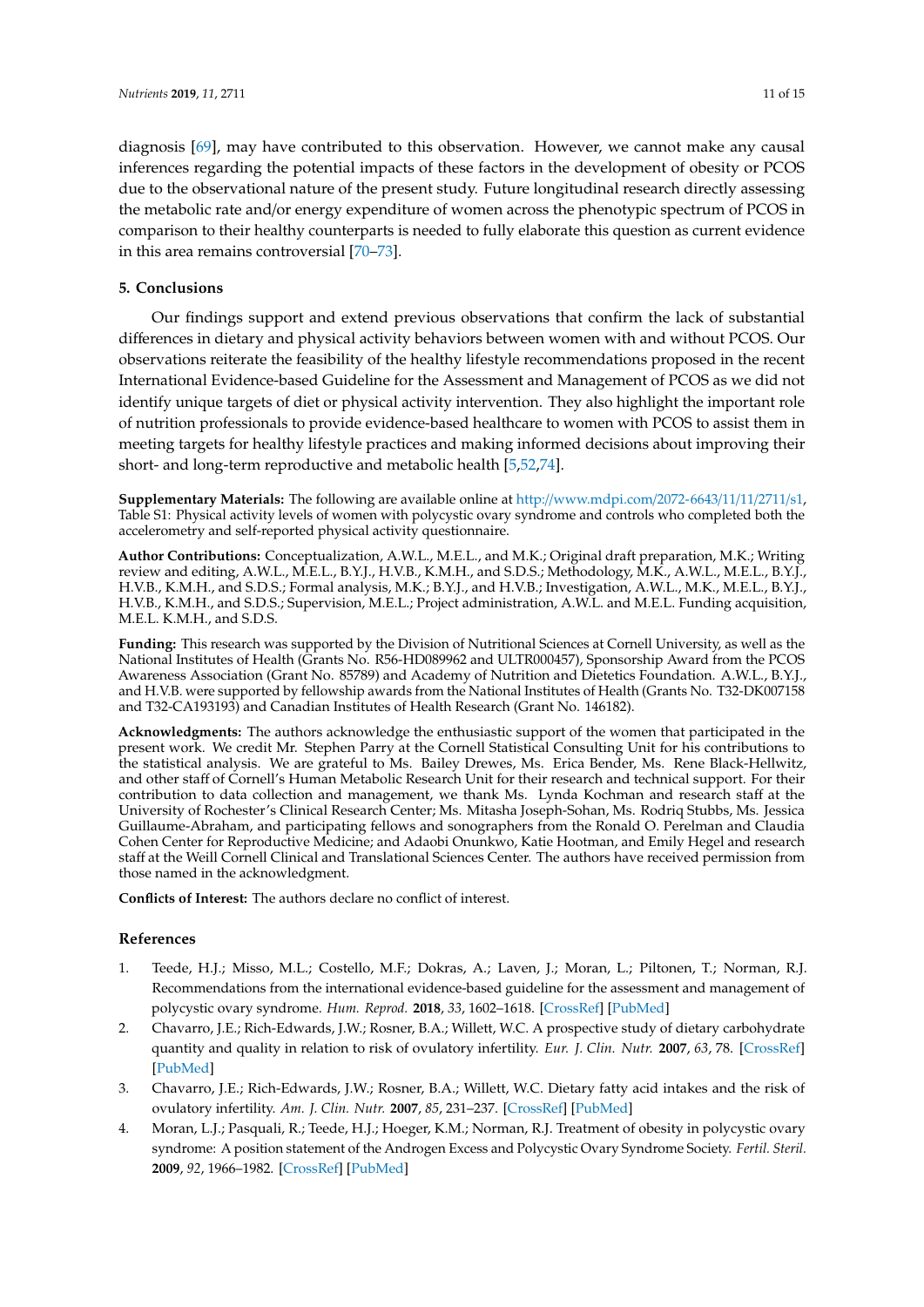- <span id="page-11-0"></span>5. Kazemi, M.; McBreairty, L.E.; Zello, G.A.; Pierson, R.A.; Gordon, J.J.; Serrao, S.B.; Chilibeck, P.D.; Chizen, D.R. A pulse-based diet and the Therapeutic Lifestyle Changes diet in combination with health counseling and exercise improve health-related quality of life in women with polycystic ovary syndrome: Secondary analysis of a randomized controlled trial. *J. Psychosom. Obstet. Gynaecol.* **2019**, *27*, 1–10. [\[CrossRef\]](http://dx.doi.org/10.1080/0167482X.2019.1666820)
- <span id="page-11-1"></span>6. Legro, R.S.; Arslanian, S.A.; Ehrmann, D.A.; Hoeger, K.M.; Murad, M.H.; Pasquali, R.; Welt, C.K. Diagnosis and treatment of polycystic ovary syndrome: An Endocrine Society clinical practice guideline. *J. Clin. Endocrinol. Metab.* **2013**, *98*, 4565–4592. [\[CrossRef\]](http://dx.doi.org/10.1210/jc.2013-2350)
- <span id="page-11-2"></span>7. Moran, L.J.; Gibson-Helm, M.; Teede, H.J.; Deeks, A.A. Polycystic ovary syndrome: A biopsychosocial understanding in young women to improve knowledge and treatment options. *J. Psychosom. Obstet. Gynaecol.* **2010**, *31*, 24–31. [\[CrossRef\]](http://dx.doi.org/10.3109/01674820903477593)
- 8. Banting, L.K.; Gibson-Helm, M.; Polman, R.; Teede, H.J.; Stepto, N.K. Physical activity and mental health in women with polycystic ovary syndrome. *BMC Women Health* **2014**, *14*, 1–9. [\[CrossRef\]](http://dx.doi.org/10.1186/1472-6874-14-51)
- <span id="page-11-16"></span>9. Lin, A.W.; Lujan, M.E. Comparison of dietary intake and physical activity between women with and without polycystic ovary syndrome: A review. *Adv. Nutr.* **2014**, *5*, 486–496. [\[CrossRef\]](http://dx.doi.org/10.3945/an.113.005561)
- <span id="page-11-10"></span>10. Barr, S.; Hart, K.; Reeves, S.; Sharp, K.; Jeanes, Y.M. Habitual dietary intake, eating pattern and physical activity of women with polycystic ovary syndrome. *Eur. J. Clin. Nutr.* **2011**, *65*, 1126–1132. [\[CrossRef\]](http://dx.doi.org/10.1038/ejcn.2011.81)
- <span id="page-11-3"></span>11. Kazemi, M.; Jarrett, B.; Vanden Brink, H.; Lin, A.; Hoeger, K.; Spandorfer, S.; Lujan, M. Associations between diet quality and ovarian dysmorphology in premenopausal women are mediated by obesity and metabolic aberrations (OR36-03-19). *Curr. Dev. Nutr.* **2019**, *3*. [\[CrossRef\]](http://dx.doi.org/10.1093/cdn/nzz035.OR36-03-19)
- <span id="page-11-4"></span>12. Ahmadi, A.; Akbarzadeh, M.; Mohammadi, F.; Akbari, M.; Jafari, B.; Tolide-Ie, H.R. Anthropometric characteristics and dietary pattern of women with polycystic ovary syndrome. *Indian J. Endocrinol. Metab.* **2013**, *17*, 672–676. [\[CrossRef\]](http://dx.doi.org/10.4103/2230-8210.113759) [\[PubMed\]](http://www.ncbi.nlm.nih.gov/pubmed/23961484)
- <span id="page-11-11"></span>13. Graff, S.K.; Mario, F.M.; Alves, B.C.; Spritzer, P.M. Dietary glycemic index is associated with less favorable anthropometric and metabolic profiles in polycystic ovary syndrome women with different phenotypes. *Fertil. Steril.* **2013**, *100*, 1081–1088. [\[CrossRef\]](http://dx.doi.org/10.1016/j.fertnstert.2013.06.005) [\[PubMed\]](http://www.ncbi.nlm.nih.gov/pubmed/23830153)
- <span id="page-11-14"></span>14. Moran, L.J.; Ranasinha, S.; Zoungas, S.; McNaughton, S.A.; Brown, W.J.; Teede, H.J. The contribution of diet, physical activity and sedentary behavior to body mass index in women with and without polycystic ovary syndrome. *Hum. Reprod.* **2013**, *28*, 2276–2283. [\[CrossRef\]](http://dx.doi.org/10.1093/humrep/det256) [\[PubMed\]](http://www.ncbi.nlm.nih.gov/pubmed/23771201)
- <span id="page-11-7"></span>15. Wright, C.; Zborowski, J.; Talbott, E.; McHugh-Pemu, K.; Youk, A. Dietary intake, physical activity, and obesity in women with polycystic ovary syndrome. *Int. J. Obes. Relat. Metab. Disord.* **2004**, *28*, 1026–1032. [\[CrossRef\]](http://dx.doi.org/10.1038/sj.ijo.0802661)
- <span id="page-11-5"></span>16. Tsai, Y.-H.; Wang, T.-W.; Wei, H.-J.; Hsu, C.-Y.; Ho, H.-J.; Chen, W.-H.; Young, R.; Liaw, C.-M.; Chao, J.C.-J. Dietary intake, glucose metabolism and sex hormones in women with polycystic ovary syndrome (PCOS) compared with women with non-PCOS-related infertility. *Br. J. Nutr.* **2013**, *109*, 2190–2198. [\[CrossRef\]](http://dx.doi.org/10.1017/S0007114512004369)
- <span id="page-11-6"></span>17. Altieri, P.; Cavazza, C.; Pasqui, F.; Morselli, A.M.; Gambineri, A.; Pasquali, R. Dietary habits and their relationship with hormones and metabolism in overweight and obese women with polycystic ovary syndrome. *Clin. Endocrinol. (Oxf.)* **2013**, *78*, 52–59. [\[CrossRef\]](http://dx.doi.org/10.1111/j.1365-2265.2012.04355.x)
- <span id="page-11-8"></span>18. Douglas, C.C.; Norris, L.E.; Oster, R.A.; Darnell, B.E.; Azziz, R.; Gower, B.A. Difference in dietary intake between women with polycystic ovary syndrome and healthy controls. *Fertil. Steril.* **2006**, *86*, 411–417. [\[CrossRef\]](http://dx.doi.org/10.1016/j.fertnstert.2005.12.054)
- <span id="page-11-15"></span>19. Álvarez-Blasco, F.; Luque-Ramirez, M.; Escobar-Morreale, H.F. Diet composition and physical activity in overweight and obese premenopausal women with or without polycystic ovary syndrome. *Gynecol. Endocrinol.* **2011**, *27*, 978–981. [\[CrossRef\]](http://dx.doi.org/10.3109/09513590.2011.579658)
- <span id="page-11-9"></span>20. Cutler, D.A.; Pride, S.M.; Cheung, A.P. Low intakes of dietary fiber and magnesium are associated with insulin resistance and hyperandrogenism in polycystic ovary syndrome: A cohort study. *Food Sci. Nutr.* **2019**, *7*, 1426–1437. [\[CrossRef\]](http://dx.doi.org/10.1002/fsn3.977)
- <span id="page-11-12"></span>21. Zhang, J.; Liu, Y.; Liu, X.; Xu, L.; Zhou, L.; Tang, L.; Zhuang, J.; Guo, W.; Hu, R. High intake of energy and fat in southwest Chinese women with PCOS: A population-based case-control study. *PLoS ONE* **2015**, *10*, e0127094. [\[CrossRef\]](http://dx.doi.org/10.1371/journal.pone.0127094) [\[PubMed\]](http://www.ncbi.nlm.nih.gov/pubmed/25993656)
- <span id="page-11-13"></span>22. Shishehgar, F.; Ramezani Tehrani, F.; Mirmiran, P.; Hajian, S.; Baghestani, A.R.; Moslehi, N. Comparison of dietary intake between polycystic ovary syndrome women and controls. *Glob. J. Health Sci.* **2016**, *8*, 54801. [\[CrossRef\]](http://dx.doi.org/10.5539/gjhs.v8n9p302) [\[PubMed\]](http://www.ncbi.nlm.nih.gov/pubmed/27157182)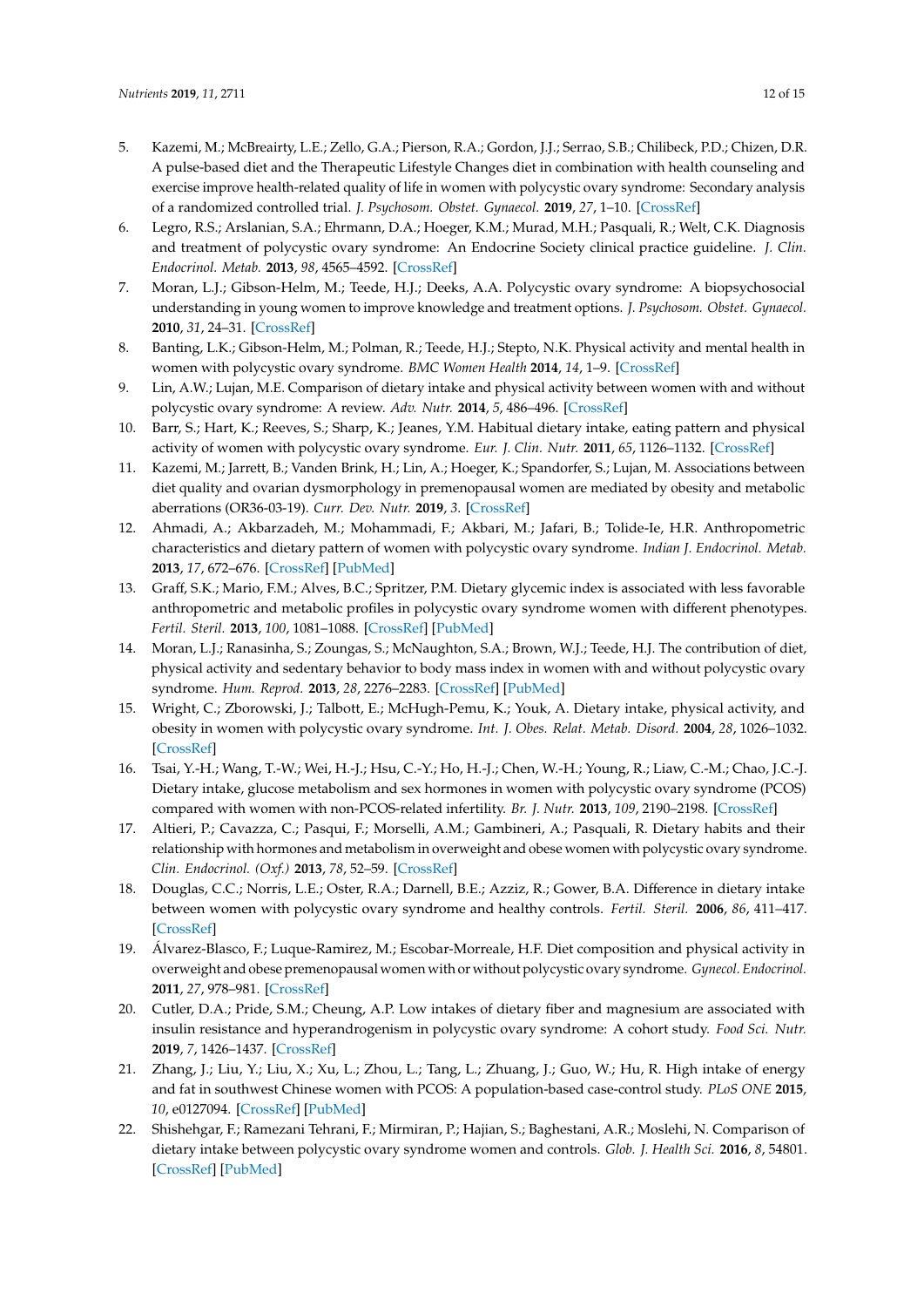- <span id="page-12-0"></span>23. NIH Evidence Based Methodology Workshop on Polycystic Ovary Syndrome. Executive Summary; December 2012. Available online: https://[prevention.nih.gov](https://prevention.nih.gov/sites/default/files/2018-06/FinalReport.pdf)/sites/default/files/2018-06/FinalReport.pdf (accessed on 10 April 2019).
- <span id="page-12-1"></span>24. Bremner, W.J.; Matsumoto, A.M. Serum testosterone assays—Accuracy matters. *J. Clin. Endocrinol. Metab.* **2004**, *89*, 520–524. [\[CrossRef\]](http://dx.doi.org/10.1210/jc.2003-032175)
- <span id="page-12-2"></span>25. Lujan, M.E.; Brooks, E.D.; Kepley, A.L.; Chizen, D.R.; Pierson, R.A.; Peppin, A.K. Grid analysis improves reliability in follicle counts made by ultrasonography in women with polycystic ovary syndrome. *Ultrasound Med. Biol.* **2010**, *36*, 712–718. [\[CrossRef\]](http://dx.doi.org/10.1016/j.ultrasmedbio.2010.02.008)
- <span id="page-12-3"></span>26. Althubaiti, A. Information bias in health research: Definition, pitfalls, and adjustment methods. *J. Multidiscip. Healthc.* **2016**, *9*, 211–217. [\[CrossRef\]](http://dx.doi.org/10.2147/JMDH.S104807)
- <span id="page-12-4"></span>27. Patel, S.S.; Truong, U.; King, M.; Ferland, A.; Moreau, K.L.; Dorosz, J.; Hokanson, J.E.; Wang, H.; Kinney, G.L.; Maahs, D.M. Obese adolescents with polycystic ovarian syndrome have elevated cardiovascular disease risk markers. *Vasc. Med.* **2017**, *22*, 85–95. [\[CrossRef\]](http://dx.doi.org/10.1177/1358863X16682107)
- 28. Broskey, N.T.; Klempel, M.C.; Gilmore, L.A.; Sutton, E.F.; Altazan, A.D.; Burton, J.H.; Ravussin, E.; Redman, L.M. Assessing energy requirements in women with polycystic ovary syndrome: A comparison against doubly labeled water. *J. Clin. Endocrinol. Metab.* **2017**, *102*, 1951–1959. [\[CrossRef\]](http://dx.doi.org/10.1210/jc.2017-00459)
- <span id="page-12-5"></span>29. Mario, F.M.; Graff, S.K.; Spritzer, P.M. Habitual physical activity is associated with improved anthropometric and androgenic profile in PCOS: A cross-sectional study. *J. Endocrinol. Investig.* **2017**, *40*, 377–384. [\[CrossRef\]](http://dx.doi.org/10.1007/s40618-016-0570-1)
- <span id="page-12-6"></span>30. The Rotterdam ESHRE/ASRM-sponsored PCOS Consensus Workshop Group. Revised 2003 consensus on diagnostic criteria and long-term health risks related to polycystic ovary syndrome (PCOS). *Hum. Reprod.* **2004**, *19*, 41–47. [\[CrossRef\]](http://dx.doi.org/10.1093/humrep/deh098)
- <span id="page-12-7"></span>31. Lujan, M.E.; Jarrett, B.Y.; Brooks, E.D.; Reines, J.K.; Peppin, A.K.; Muhn, N.; Haider, E.; Pierson, R.A.; Chizen, D.R. Updated ultrasound criteria for polycystic ovary syndrome: Reliable thresholds for elevated follicle population and ovarian volume. *Hum. Reprod.* **2013**, *28*, 1361–1368. [\[CrossRef\]](http://dx.doi.org/10.1093/humrep/det062)
- <span id="page-12-8"></span>32. Waist Circumference and Waist–Hip Ratio. Report of a WHO Expert Consultation. Geneva, 8–11 December 2008. Available online: https://www.who.int/nutrition/publications/obesity/[WHO\\_report\\_](https://www.who.int/nutrition/publications/obesity/WHO_report_waistcircumference_and_waisthip_ratio/en/) [waistcircumference\\_and\\_waisthip\\_ratio](https://www.who.int/nutrition/publications/obesity/WHO_report_waistcircumference_and_waisthip_ratio/en/)/en/ (accessed on 18 July 2016).
- <span id="page-12-9"></span>33. Balen, A.H.; Laven, J.S.E.; Tan, S.L.; Dewailly, D. Ultrasound assessment of the polycystic ovary: International consensus definitions. *Hum. Reprod. Update* **2003**, *9*, 505–514. [\[CrossRef\]](http://dx.doi.org/10.1093/humupd/dmg044) [\[PubMed\]](http://www.ncbi.nlm.nih.gov/pubmed/14714587)
- <span id="page-12-10"></span>34. Vanden Brink, H.; Willis, A.D.; Jarrett, B.Y.; Lin, A.W.; Soler, S.; Best, S.; Bender, E.L.; Peppin, A.K.; Hoeger, K.M.; Lujan, M.E. Sonographic markers of ovarian morphology, but not hirsutism indices, predict serum total testosterone in women with regular menstrual cycles. *Fertil. Steril.* **2016**, *105*, 1322–1329. [\[CrossRef\]](http://dx.doi.org/10.1016/j.fertnstert.2015.12.136) [\[PubMed\]](http://www.ncbi.nlm.nih.gov/pubmed/26794423)
- <span id="page-12-11"></span>35. Clark, A.F.; Marcellus, S.; deLory, B.; Bird, C.E. Plasma testosterone free index: A better indicator of plasma androgen activity? *Fertil. Steril.* **1975**, *26*, 1001–1005. [\[CrossRef\]](http://dx.doi.org/10.1016/S0015-0282(16)41415-9)
- <span id="page-12-12"></span>36. VioScreen™. VIOCARE®® Website. Available online: https://[www.viocare.com](https://www.viocare.com/vioscreen.html)/vioscreen.html (accessed on 25 December 2018).
- <span id="page-12-13"></span>37. Kristal, A.R.; Kolar, A.S.; Fisher, J.L.; Plascak, J.J.; Stumbo, P.J.; Weiss, R.; Paskett, E.D. Evaluation of web-based, self-administered, graphical food frequency questionnaire. *J. Acad. Nutr. Diet.* **2014**, *114*, 613–621. [\[CrossRef\]](http://dx.doi.org/10.1016/j.jand.2013.11.017)
- <span id="page-12-14"></span>38. Deierlein, A.L.; Bihuniak, J.D.; Nagi, E.; Litvak, J.; Victoria, C.; Braune, T.; Weiss, R.; Parekh, N. Development of a technology-assisted food frequency questionnaire for elementary and middle school children: Findings from a pilot study. *Nutrients* **2019**, *11*, 1103. [\[CrossRef\]](http://dx.doi.org/10.3390/nu11051103)
- <span id="page-12-15"></span>39. *2015–2020 Dietary Guidelines for Americans*, 8th ed.; Office of Disease Prevention and Health Promotion Website, Skyhorse Publishing Inc: Washington, DC, USA, 2015; Available online: http://health.gov/[dietaryguidelines](http://health.gov/dietaryguidelines/2015)/ [2015](http://health.gov/dietaryguidelines/2015) (accessed on 25 January 2019).
- <span id="page-12-16"></span>40. Population Ratio Method. Epidemiology and Genomics Research Program. National Cancer Institute. Division of Cancer Control and Population Sciences. Available online: https://[epi.grants.cancer.gov](https://epi.grants.cancer.gov/hei/population-ratio-method.html)/hei/ [population-ratio-method.html](https://epi.grants.cancer.gov/hei/population-ratio-method.html) (accessed on 20 August 2019).
- <span id="page-12-17"></span>41. Panizza, C.E.; Shvetsov, Y.B.; Harmon, B.E.; Wilkens, L.R.; Le Marchand, L.; Haiman, C.; Reedy, J.; Boushey, C.J. Testing the predictive validity of the Healthy Eating Index-2015 in the multiethnic cohort: Is the score associated with a reduced risk of all-cause and cause-specific mortality? *Nutrients* **2018**, *10*, 452. [\[CrossRef\]](http://dx.doi.org/10.3390/nu10040452)
- 42. Krebs-Smith, S.M.; Pannucci, T.E.; Subar, A.F.; Kirkpatrick, S.I.; Lerman, J.L.; Tooze, J.A.; Wilson, M.M.; Reedy, J. Update of the healthy eating index: HEI-2015. *J. Acad. Nutr. Diet.* **2018**, *118*, 1591–1602. [\[CrossRef\]](http://dx.doi.org/10.1016/j.jand.2018.05.021)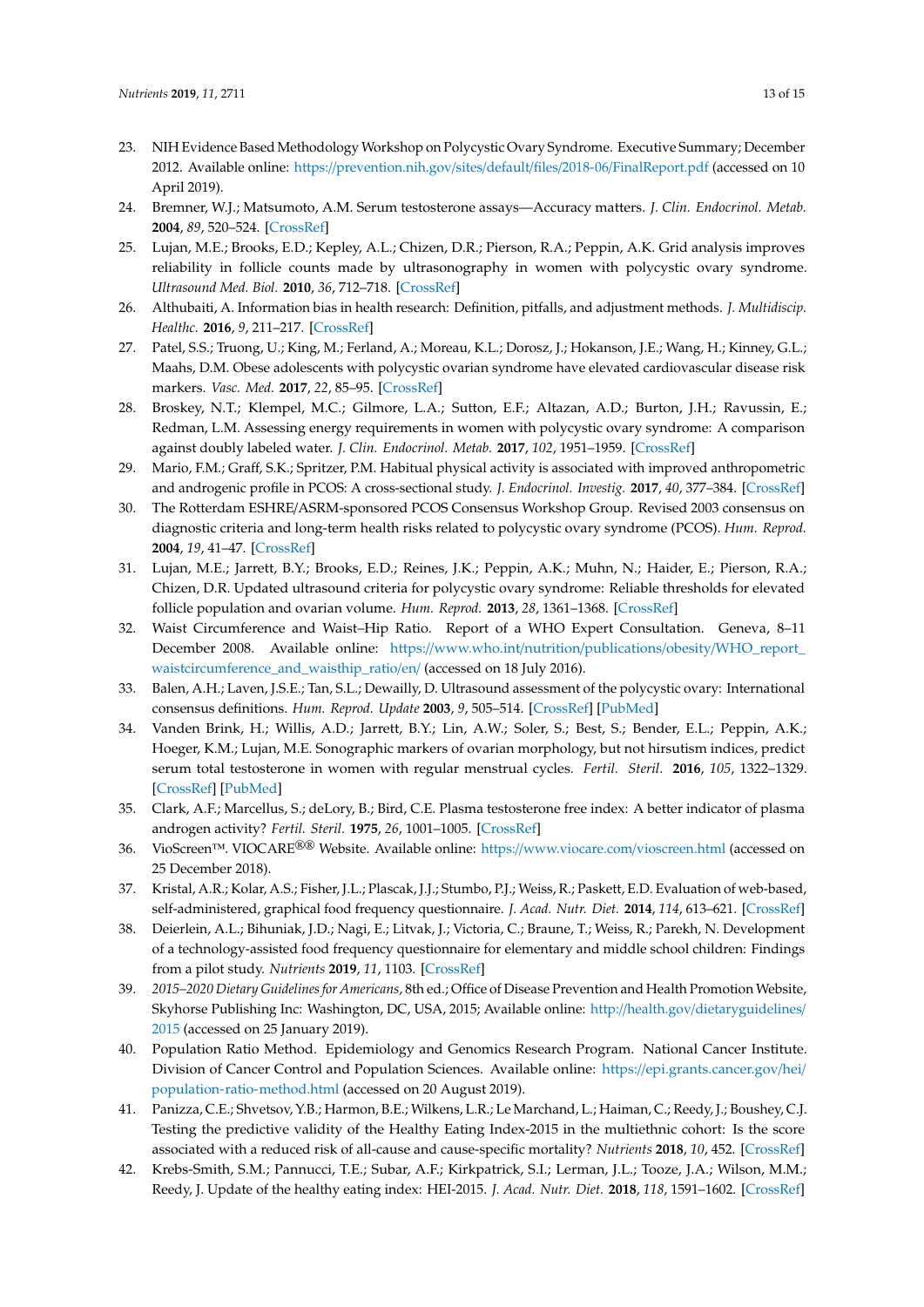- <span id="page-13-0"></span>43. Reedy, J.; Lerman, J.L.; Krebs-Smith, S.M.; Kirkpatrick, S.I.; Pannucci, T.E.; Wilson, M.M.; Subar, A.F.; Kahle, L.L.; Tooze, J.A. Evaluation of the Healthy Eating Index-2015. *J. Acad. Nutr. Diet.* **2018**, *118*, 1622–1633. [\[CrossRef\]](http://dx.doi.org/10.1016/j.jand.2018.05.019)
- <span id="page-13-1"></span>44. Matthews, C.E.; Ainsworth, B.E.; Thompson, R.W.; Bassett, D.R., Jr. Sources of variance in daily physical activity levels as measured by an accelerometer. *Med. Sci. Sports Exerc.* **2002**, *34*, 1376–1381. [\[CrossRef\]](http://dx.doi.org/10.1097/00005768-200208000-00021)
- <span id="page-13-2"></span>45. Sasaki, J.E.; John, D.; Freedson, P.S. Validation and comparison of ActiGraph activity monitors. *J. Sci. Med. Sport* **2011**, *14*, 411–416. [\[CrossRef\]](http://dx.doi.org/10.1016/j.jsams.2011.04.003)
- <span id="page-13-3"></span>46. Piercy, K.L.; Troiano, R.P.; Ballard, R.M.; Carlson, S.A.; Fulton, J.E.; Galuska, D.A.; George, S.M.; Olson, R.D. The Physical Activity Guidelines for Americans. *JAMA* **2018**, *320*, 2020–2028. [\[CrossRef\]](http://dx.doi.org/10.1001/jama.2018.14854) [\[PubMed\]](http://www.ncbi.nlm.nih.gov/pubmed/30418471)
- <span id="page-13-4"></span>47. Meyer, A.-M.; Evenson, K.R.; Morimoto, L.; Siscovick, D.; White, E. Test-retest reliability of the Women's Health Initiative physical activity questionnaire. *Med. Sci. Sports Exerc.* **2009**, *41*, 530–538. [\[CrossRef\]](http://dx.doi.org/10.1249/MSS.0b013e31818ace55) [\[PubMed\]](http://www.ncbi.nlm.nih.gov/pubmed/19204598)
- <span id="page-13-5"></span>48. Ainsworth, B.E.; Haskell, W.L.; Whitt, M.C.; Irwin, M.L.; Swartz, A.M.; Strath, S.J.; O'Brien, W.L.; Bassett, D.R.; Schmitz, K.H.; Emplaincourt, P.O. Compendium of physical activities: An update of activity codes and MET intensities. *Med. Sci. Sports Exerc.* **2000**, *32*, S498–S504. [\[CrossRef\]](http://dx.doi.org/10.1097/00005768-200009001-00009) [\[PubMed\]](http://www.ncbi.nlm.nih.gov/pubmed/10993420)
- <span id="page-13-6"></span>49. Benjamini, Y.; Hochberg, Y. Controlling the false discovery rate: A practical and powerful approach to multiple testing. *J. R. Stat. Soc. Ser. B (Methodol.)* **1995**, *57*, 289–300. [\[CrossRef\]](http://dx.doi.org/10.1111/j.2517-6161.1995.tb02031.x)
- <span id="page-13-7"></span>50. Kazemi, M.; McBreairty, L.E.; Chizen, D.R.; Pierson, R.A.; Chilibeck, P.D.; Zello, G.A. A comparison of a pulse-based diet and the Therapeutic Lifestyle Changes diet in combination with exercise and health counselling on the cardio-metabolic risk profile in women with polycystic ovary syndrome: A randomized controlled trial. *Nutrients* **2018**, *10*, 1387. [\[CrossRef\]](http://dx.doi.org/10.3390/nu10101387)
- <span id="page-13-8"></span>51. Wild, R.A.; Carmina, E.; Diamanti-Kandarakis, E.; Dokras, A.; Escobar-Morreale, H.F.; Futterweit, W.; Lobo, R.; Norman, R.J.; Talbott, E.; Dumesic, D.A. Assessment of cardiovascular risk and prevention of cardiovascular disease in women with the polycystic ovary syndrome: A consensus statement by the Androgen Excess and Polycystic Ovary Syndrome (AE-PCOS) Society. *J. Clin. Endocrinol. Metab.* **2010**, *95*, 2038–2049. [\[CrossRef\]](http://dx.doi.org/10.1210/jc.2009-2724)
- <span id="page-13-9"></span>52. Kazemi, M.; Pierson, R.A.; Lujan, M.E.; Chilibeck, P.D.; McBreairty, L.E.; Gordon, J.J.; Serrao, S.B.; Zello, G.A.; Chizen, D.R. Comprehensive evaluation of type 2 diabetes and cardiovascular disease risk profiles in reproductive-age women with polycystic ovary syndrome: A large Canadian cohort. *J. Obstet. Gynecol. Can.* **2019**, *41*, 1453–1460. [\[CrossRef\]](http://dx.doi.org/10.1016/j.jogc.2018.11.026)
- <span id="page-13-10"></span>53. He, C.; Lin, Z.; Robb, S.W.; Ezeamama, A.E. Serum vitamin D levels and polycystic ovary syndrome: A systematic review and meta-analysis. *Nutrients* **2015**, *7*, 4555–4577. [\[CrossRef\]](http://dx.doi.org/10.3390/nu7064555)
- <span id="page-13-11"></span>54. Balen, A.H.; Conway, G.; Homburg, R.; Legro, R. *Polycystic Ovary Syndrome: A Guide to Clinical Management*; Taylor & Francis: London, UK, 2005.
- 55. Dunaif, A. Insulin resistance and the polycystic ovary syndrome: Mechanism and implications for pathogenesis. *Endocr. Rev.* **1997**, *18*, 774–800. [\[CrossRef\]](http://dx.doi.org/10.1210/edrv.18.6.0318)
- 56. Yildiz, B.O.; Knochenhauer, E.S.; Azziz, R. Impact of obesity on the risk for polycystic ovary syndrome. *J. Clin. Endocrinol. Metab.* **2008**, *93*, 162–168. [\[CrossRef\]](http://dx.doi.org/10.1210/jc.2007-1834)
- 57. Hahn, S.; Haselhorst, U.; Tan, S.; Quadbeck, B.; Schmidt, M.; Roesler, S.; Kimmig, R.; Mann, K.; Janssen, O. Low serum 25-hydroxyvitamin D concentrations are associated with insulin resistance and obesity in women with polycystic ovary syndrome. *Exp. Clin. Endocrinol. Diabetes* **2006**, *114*, 577–583. [\[CrossRef\]](http://dx.doi.org/10.1055/s-2006-948308) [\[PubMed\]](http://www.ncbi.nlm.nih.gov/pubmed/17177140)
- 58. Li, H.W.; Brereton, R.E.; Anderson, R.A.; Wallace, A.M.; Ho, C.K. Vitamin D deficiency is common and associated with metabolic risk factors in patients with polycystic ovary syndrome. *Metabolism* **2011**, *60*, 1475–1481. [\[CrossRef\]](http://dx.doi.org/10.1016/j.metabol.2011.03.002) [\[PubMed\]](http://www.ncbi.nlm.nih.gov/pubmed/21550088)
- <span id="page-13-12"></span>59. Yasuda, K.; Hurukawa, Y.; Okuyama, M.; Kikuchi, M.; Yoshinaga, K. Glucose tolerance and insulin secretion in patients with parathyroid disorders: Effect of serum calcium on insulin release. *N. Engl. J. Med.* **1975**, *292*, 501–504. [\[CrossRef\]](http://dx.doi.org/10.1056/NEJM197503062921003) [\[PubMed\]](http://www.ncbi.nlm.nih.gov/pubmed/1117893)
- <span id="page-13-13"></span>60. Daval, J.L.; Guéant, J.L.; Alberto, J.M.; Guéant-Rodriguez, R.M.; Monnier-Barbarino, P.; Forges, T. Impact of folate and homocysteine metabolism on human reproductive health. *Hum. Reprod. Update* **2007**, *13*, 225–238. [\[CrossRef\]](http://dx.doi.org/10.1093/humupd/dml063)
- <span id="page-13-14"></span>61. Otten, J.J.; Hellwig, J.P.; Meyers, L.D. *DRI, Dietary Reference Intakes: The Essential Guide to Nutrient Requirements*; National Academies Press: Washington, DC, USA, 2006; pp. 1–1344. ISBN 978-030-915-742-1. [\[CrossRef\]](http://dx.doi.org/10.17226/11537)